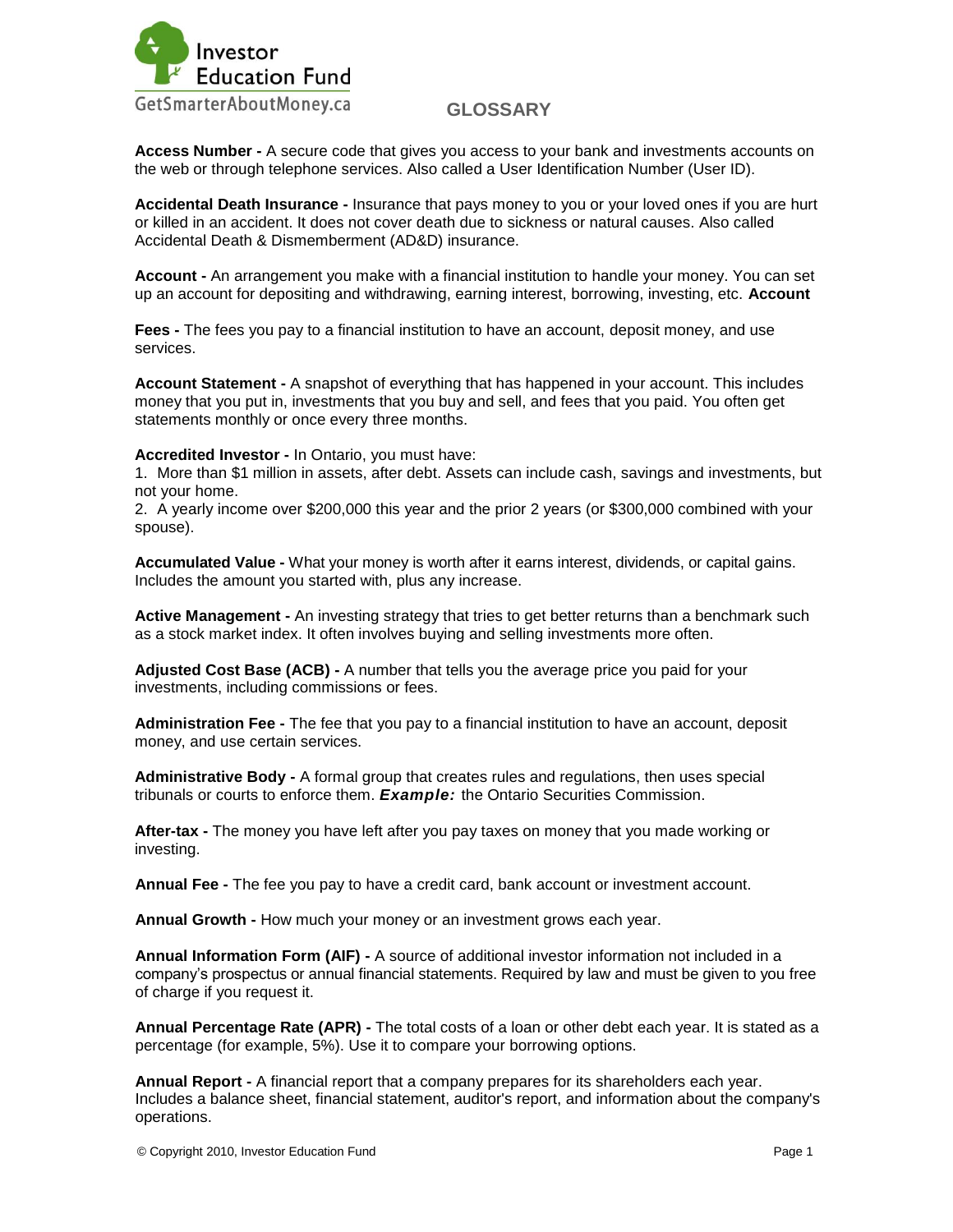

**Annuity -** A contract that you buy from an insurance company, often for your retirement. It gives you regular income, often monthly. How much you get depends on a number of things:

1. The interest rate when you buy the annuity. The higher the rate, the more income you will get.

2. The type of annuity. You will pay more to buy an annuity that gives you income for life, or makes payments to your spouse after you die.

3. Your age when the annuity begins. The younger your age, the more payments you'll likely get. So, you will get smaller payments than someone 10 years older.

**Appraisal -** An estimate of what your home or other property is worth today. Most often done by someone who is an expert or is certified by an organization or the government.

**Appreciation -** How much your money, investments or other assets go up in value as time passes.

**Arbitration -** A less costly way to settle a legal dispute than going to civil court. It puts your case in front of an impartial arbitrator. You must accept the decision as final. Available to all clients of firms that belong to the Investment Industry Regulatory Organization of Canada (IIROC).

**Ask -** The lowest price at which someone will sell a stock.

**Asset -** What a company or an individual owns or controls. *Examples:* buildings, equipment, property, a car, investments, or cash. Can also include patents, trademarks and other forms of intellectual property.

**Asset Allocation -** The way you divide your money across different investments, such as stocks, bonds, real estate, and cash. The goal is to lower risk by getting a mix of investments that fits your goals. If one investment doesn"t work out, you hope another one will.

**Asset Class -** A type of investment, such as stocks, bonds, real estate or cash.

**Asset Mix -** The way you invest your money across the three main investment types: equities, fixed income and cash or cash equivalents.

**Assuris -** A not-for-profit organization that protects you against loss of life insurance benefits if a member firm goes out of business.

**Audit -** A process for checking that a company"s financial statements are correct and complete. May also involve checking a company"s policies, procedure and controls. Most often done by an independent expert called an auditor.

**Auditor -** A firm of Chartered Accountants who review and assess a company's financial statements. They make sure the numbers are right and fair.

**Auditor's Report -** In an annual report, the auditor"s opinion on the company"s financial data and other information.

**Automated Teller Machine (ATM) -** Also called a bank machine. A computerized terminal that you use to do your banking. For example, you can deposit cash or cheques, pay bills or take money out of your account.

**Automatic Withdrawals -** An arrangement you make with your financial institution to move money regularly from your savings or investment account into a chequing account.

**Back-end Load -** A sales fee that you pay when you sell an investment. Also called a "deferred sales charge." The fee often goes down to zero after a few years. Also, you may be able to withdraw up to 10% of your investment each year free-of-charge.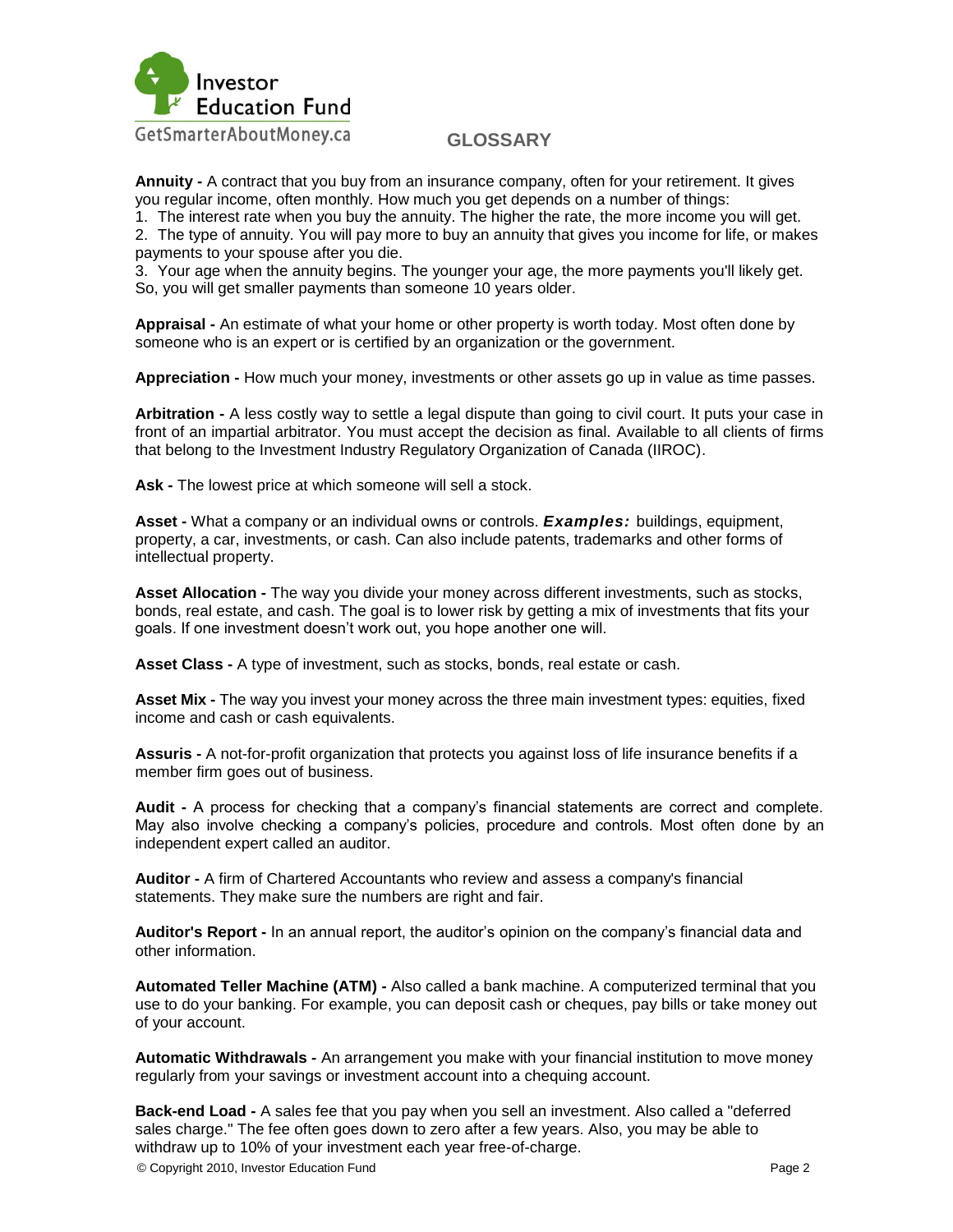

**Balance Sheet -** A view of the company's finances on a certain date. It sums up a company's assets, debts and how much money shareholders have invested in the company.

**Balanced Fund -** A mutual fund that invests in a mix of investments ranging from low to moderate risk. Its goal is to make you a reasonable return. Sample investments: stocks, bonds, and money market funds.

**Bank -** A financial organization authorized by government to offer services including personal or commercial bank accounts, credit cards, lines of credit and loans, investments, certified checks, bank drafts and cashier checks, and foreign exchange.

**Bank Draft -** A cheque that you buy from the bank. Unlike a personal or business cheque, the bank guarantees the cheque can be cashed. Also called a cashier's cheque, bank cheque, teller's cheque, or treasurer's cheque.

**Bank of Canada -** The central bank that sets Canada"s money policies. These policies help keep the Canadian dollar stable. They also affect our economy and our money supply.

**Banker's Acceptance -** One of the safest and most popular forms of commercial paper. You loan your money to a corporation for a set period of time. But you don't make interest. Instead, you buy the investment at a discount and get the full value back on the maturity date.

**Bankrupt, Bankruptcy -** When a person or a company cannot pay its debts.

**Barter -** A trade or exchange of goods and services without the use of money.

**Bear Market -** A weak market where stock prices fall and investor confidence fades. Often happens when an economy is in recession and unemployment is high, with rising prices.

**Benchmark -** A yardstick that you can use to measure the performance of an investment. *Example:* a stock market index may be a benchmark you can use to compare how well your own stocks are doing.

**Beneficiary -** The person(s), institution, trustee or estate you choose to give money, property or other benefits when you die. You may name beneficiaries in your will, insurance policy, retirement plan, annuity, trust or other contracts.

**Benefit -** Money, goods, or services that you get from your workplace or from a government program such as the Canada Pension Plan.

**Bid -** The highest price at which anyone is willing to buy a stock.

**Bid-ask spread** - The gap between the price a buyer is willing to pay and the price a seller is willing to accept.

**Blue-Chip Stock -** The stock of a leading company with a solid record of strong performance. For example, pays dividends, has a good management team, and offers superior products/services.

**Board Lot -** A standard amount of shares for trading, usually 100 shares. Set by stock exchanges.

**Bond -** A kind of loan you make to the government or a company. They use the money to run their operations. In turn, you get back a set amount of interest once or twice a year. If you hold bonds until the maturity date, you will get all your money back as well. Or, you can sell them early through a stockbroker. If you sell early and bond prices are up, you will make money. If prices are down, you will lose money.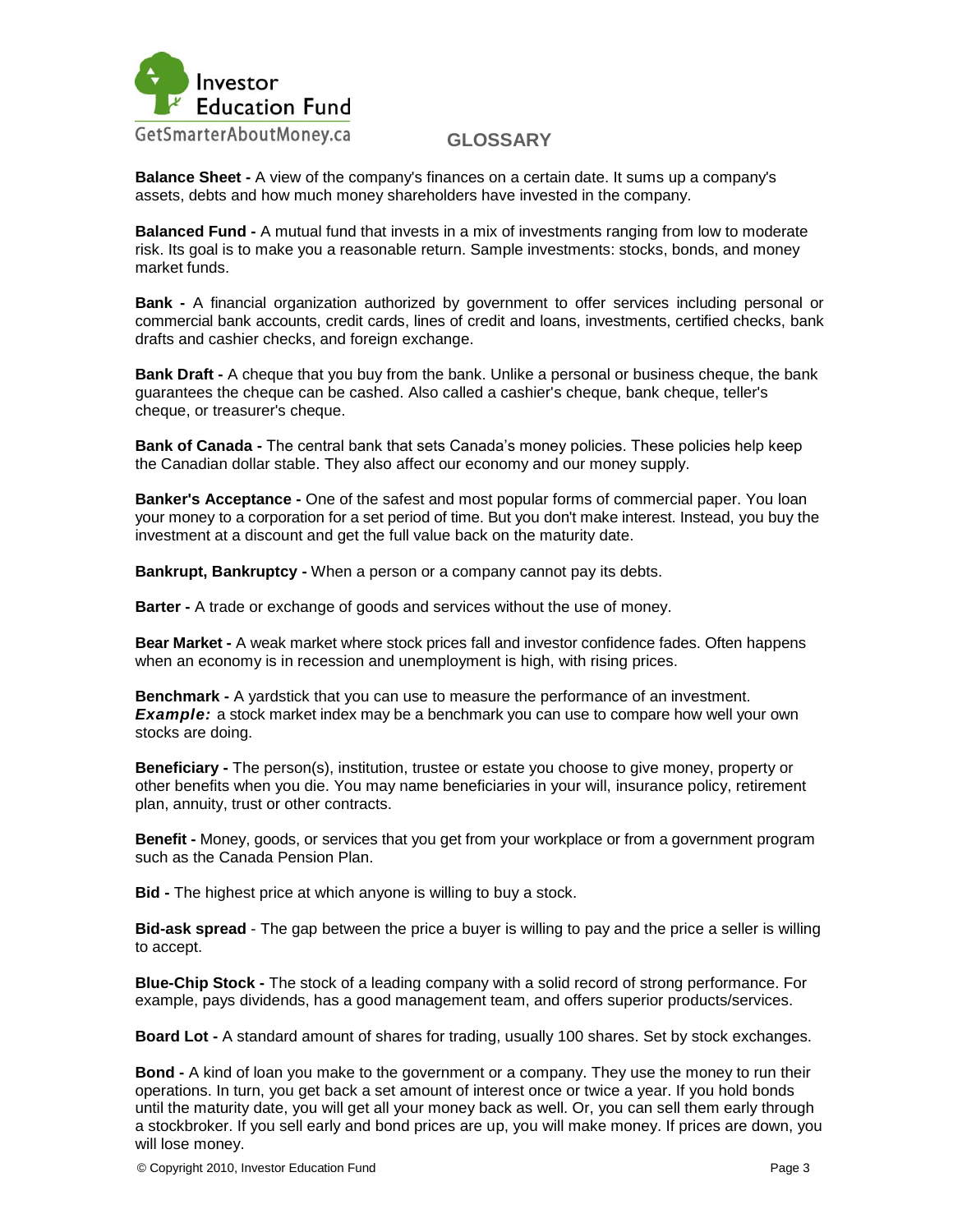

**Bond Laddering -** A way to invest in bonds by buying bonds with different maturity dates. This helps you avoid having all your bonds mature when interest rates are down. It also lets you create a steady income from your bonds as they mature on different dates.

**Book Value -** For investors, it"s what you paid for an investment. For companies, it"s the true value of everything that it owns. If the company had to close its doors and sell everything, the book value is the amount that shareholders would get.

**Branch Manager -** A person who supervises employees in the branch of an investment firm or bank. Can deal with most concerns you may have with your financial adviser or bank staff.

**Broker -** A person who brings together someone who wants to buy investments with someone who wants to sell. Brokers often charge a fee or commission for buying and selling investments for you.

**Brokerage Firm -** A company, corporation, partnership, or other organization that buys and sells stocks, bonds and other investments for investors.

**Budget -** A monthly or yearly plan for spending and saving. You work it out based on your income and costs.

**Bull Market -** A strong market where stock prices rise and investor confidence grows. Often tied to economic recovery or an economic boom, as well as investor optimism.

**Buying on Margin -** A way to borrow money to buy investments.

**Buy-sell-agreement -** A legal contract between business partners or shareholders about who will own the business in the future. It covers things like: - Who can buy each partner or shareholder"s share of the business

When they can sell

What price they will get.

**Caisse Populaire -** A credit union which conducts most of its business in French.

**Call Option -** An agreement that gives you the right to buy a stock, bond, or other investment at a set price within a set time period. Also called a "call." You buy a call hoping that the stock price will rise and you can buy it for less than its market price.

**Canada Deposit Insurance Corporation (CDIC) -** A crown agency that protects the Canadian dollars that you deposit with banks and trust companies. If the bank or trust company goes out of business, CDIC can reimburse you for eligible deposits, up to a set limit.

**Canada Education Savings Grant (CESG) -** A grant from the Government of Canada. It helps parents, family and friends to save for a child"s education after high school.

**Canada Mortgage and Housing Corporation (CMHC) -** A Canadian government agency that oversees the housing industry in Canada. Its main job is to help Canadians get low- cost mortgages by providing insurance to lenders. Since 1954 one in three Canadian home buyers has used CMHC's programs.

**Canada Pension Plan (CPP)/Quebec Pension Plan (QPP) -** A government pension plan. It gives you monthly income starting as early as your 60th birthday. How much you get depends on what you paid into the plan while you were working. Also pays disability, survivor and death benefits.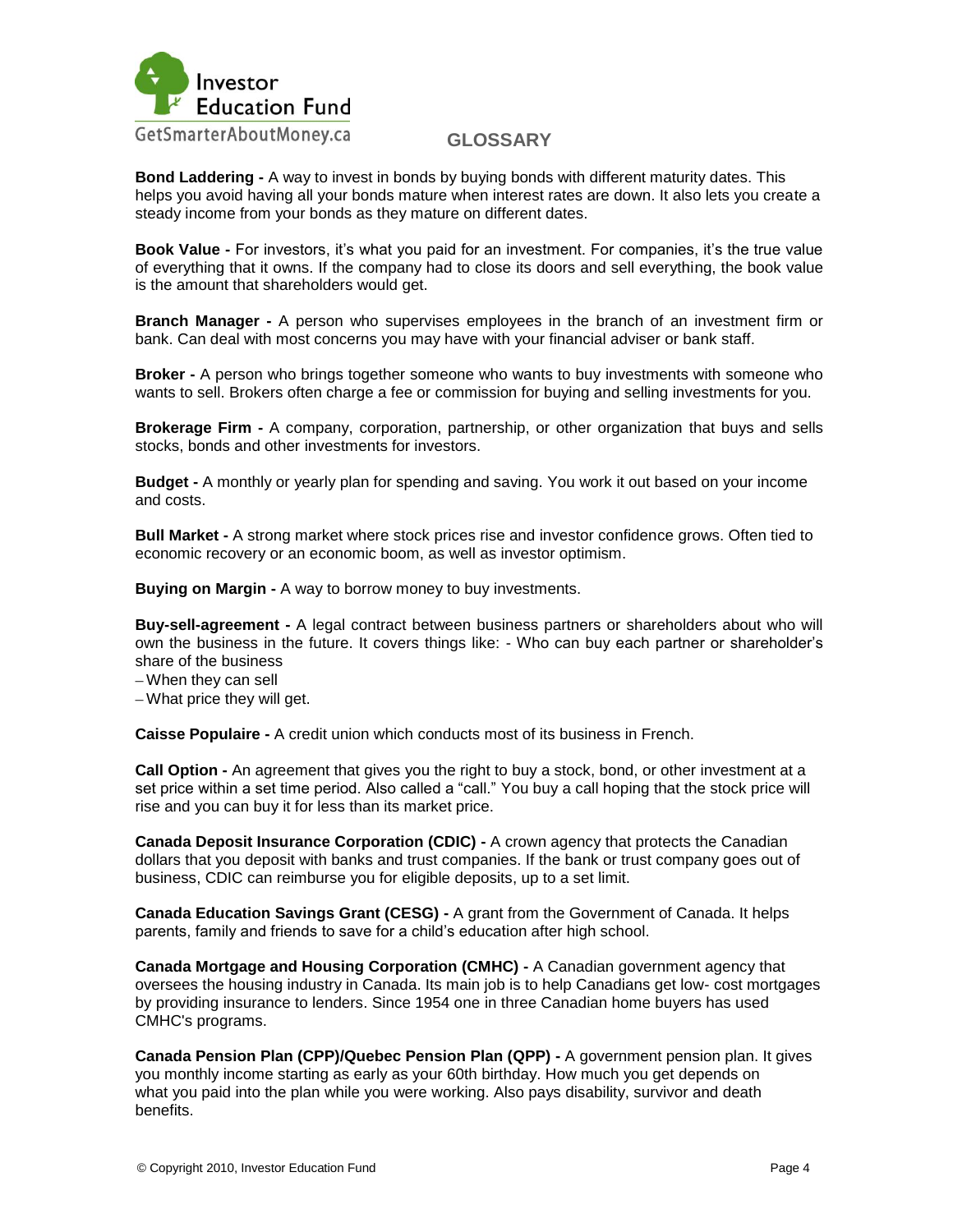

**Canada Premium Bond (CPB) -** A low-risk investment from the Bank of Canada. It offers a higher interest rate than a Canada Savings Bond. You can only redeem CPBs once a year. When? Either on or within 30 days of the anniversary date each year (the date that you bought it).

**Canada Savings Bond (CSB) -** A low-risk investment backed by the government of Canada. You lend the government money for a set period of time at a fixed rate of interest. You can get your money back at any time.

**Canadian Bankers Association (CBA) -** An organization that represents Canada's chartered banks. It also provides services to improve the well-being of both its members and consumers.

**Canadian Foundation for Economic Education (CFEE) -** A nationwide, non-profit, non-partisan organization that works to help Canadians understand and make better economic choices.

**Canadian Investor Protection Fund (CIPF) -** A not-for-profit corporation that the Canadian investment industry started to protect you from losses if a member firm goes out of business. Some limits apply. Approximately 200 investment dealers in Canada are members.

**Canadian Securities Administrators (CSA) -** A group of securities regulators that oversee Canada"s capital markets and advisers who work in those markets. The goal: to protect to investors from unfair, improper and fraudulent practices while fostering a fair and efficient marketplace.

**Cancelled Cheque -** A cheque you wrote on your account that has been cashed. You may get the cancelled cheque back with your bank statement.

**Capital -** The value of your investments, savings, home or other assets. For businesses, it can include machinery, factories and goods they need to make products.

**Capital Costs -** What a business pays for land, buildings, and equipment. It does not include labour costs except for the labour used for construction. Unlike operating costs, capital costs are one-time expenses. Payment may be spread out over many years.

**Capital Gain -** The money you make when you sell an investment or some other asset for more than you paid for it.

**Capital Gains Tax -** A tax you may pay on money that you make investing.

**Capital Loss -** The money you lose when you sell an investment or some other asset for less than you paid for it.

**Capital Markets -** Where people buy and sell investments.

**Capital Property -** Property you own that could give you a capital gain if you sold it. Can include investments, a property other than your home and money from a trust account.

**Car Insurance -** Insurance that you can buy for cars, trucks, and other vehicles. It protects you against losses you may have due to a traffic accident.

**Cash a Cheque -** To convert a cheque into money. You can either deposit the cheque into an account or exchange it for cash.

**Cash Equivalent -** An investment that is like cash because it"s easy to get your money back. It is safe and short-term. *Examples:* Bank accounts and Treasury bills.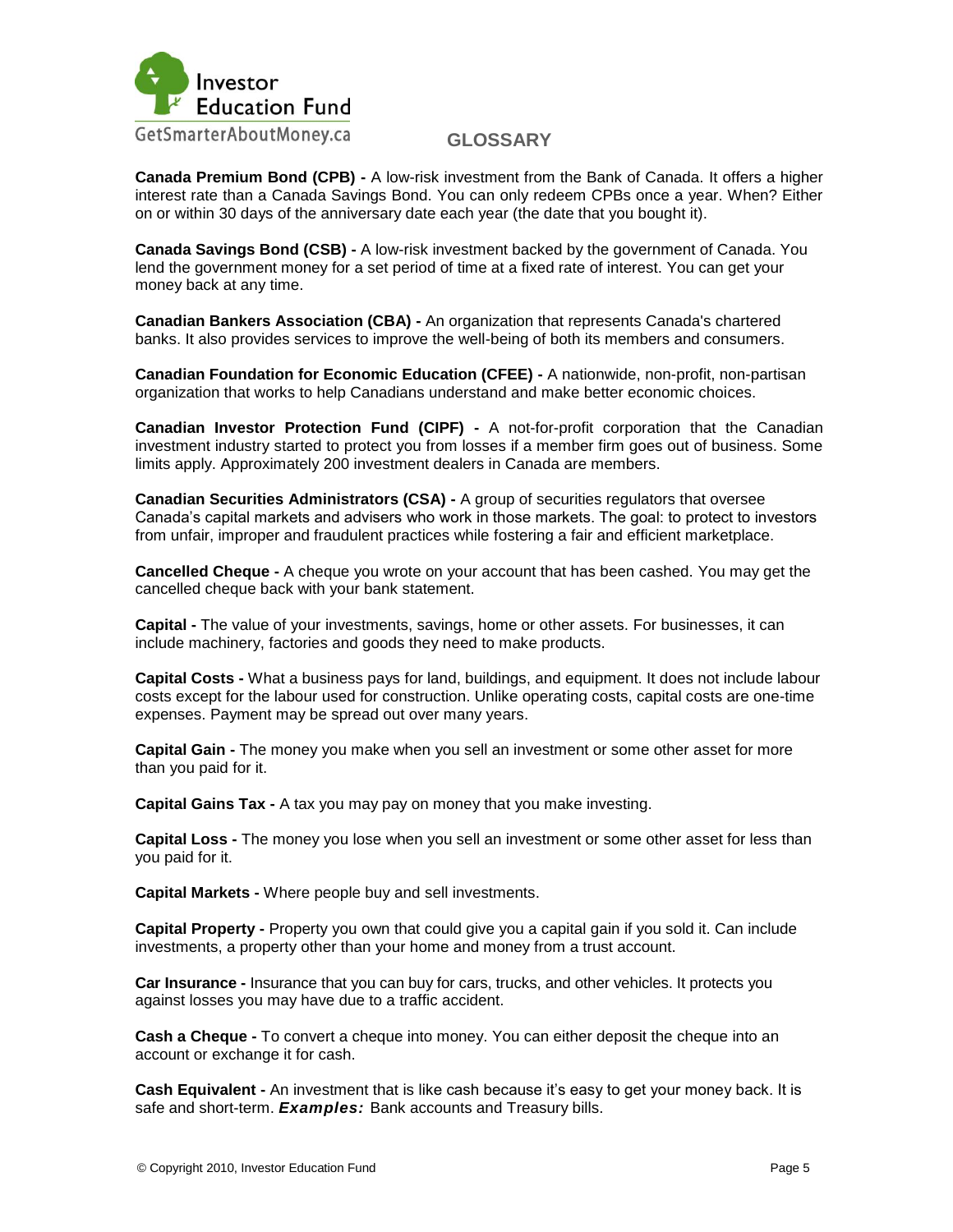

**Cash Flow -** The sums of cash a business gets in and spends out during a set period of time. Cash flow can be a sign of a company's financial strength.

**Cash Flow Statement -** A record of the flow of cash in and out of a company over a set period of time.

**Cash Position -** The amount of cash a company has at a set point in time.

**Cash Value -** The amount of cash you save from your premium when you buy permanent life insurance. It goes into a separate cash account and grows over time. You can borrow against this sum or get it back as cash if you cancel your policy.

**Certificate of Deposit (CD) -** A deposit that you make to a bank for a set period of time. It is like a Guaranteed Investment Certificate, but you buy it in U.S. dollars. Although you can take the money back earlier, you will often pay a penalty.

**Certified Financial Planner (CFP) -** A financial planning expert who has passed exams in the areas of financial planning, taxes, insurance, estate planning, retirement, and more.

**Cheque -** A piece of paper that tells the bank to pay a specific person or company a specific amount of money.

**Child Support -** A payment that one parent must make to the other parent to care for and support children of a relationship or marriage that has ended. Sometimes the payment goes to a caregiver or guardian.

**Civil Court -** A court that resolves more complex disputes involving bigger claims. You must have a lawyer for this court.

**Claim -** A request for payment that you make to your insurance company when you have some kind of damage to your home, car or business.

**Closed-end Fund -** A type of fund that only issues a set number of units. You can buy and sell these units on a stock exchange.

**Closing Costs -** The costs you pay to buy or sell a home. Can include loan fees, appraisal fees, legal fees, title search, title insurance, survey, taxes and more.

**Collateral -** Property or assets that you use to back up (or secure) a loan or other form of borrowing. You may lose your collateral if you don"t pay back your loan.

**Collectibles -** Items whose worth may go up over time because they are rare or have special value. **Examples:** artwork, antiques, coins. As an investment, they carry the risk that their value will not increase.

**Collision Insurance -** Pays for damage to your vehicle as the result of an accident. Often, you pay some of the cost yourself and your insurance covers the rest.

**Commercial Paper -** A kind of loan you make to a corporation. You buy the investment at a discount and you get the full value back on the maturity date. The time period is usually nine months or less.

**Commission -** What you pay to a broker or agent for their services. For example, you pay a fee to someone who buys or sell stocks or real estate for you.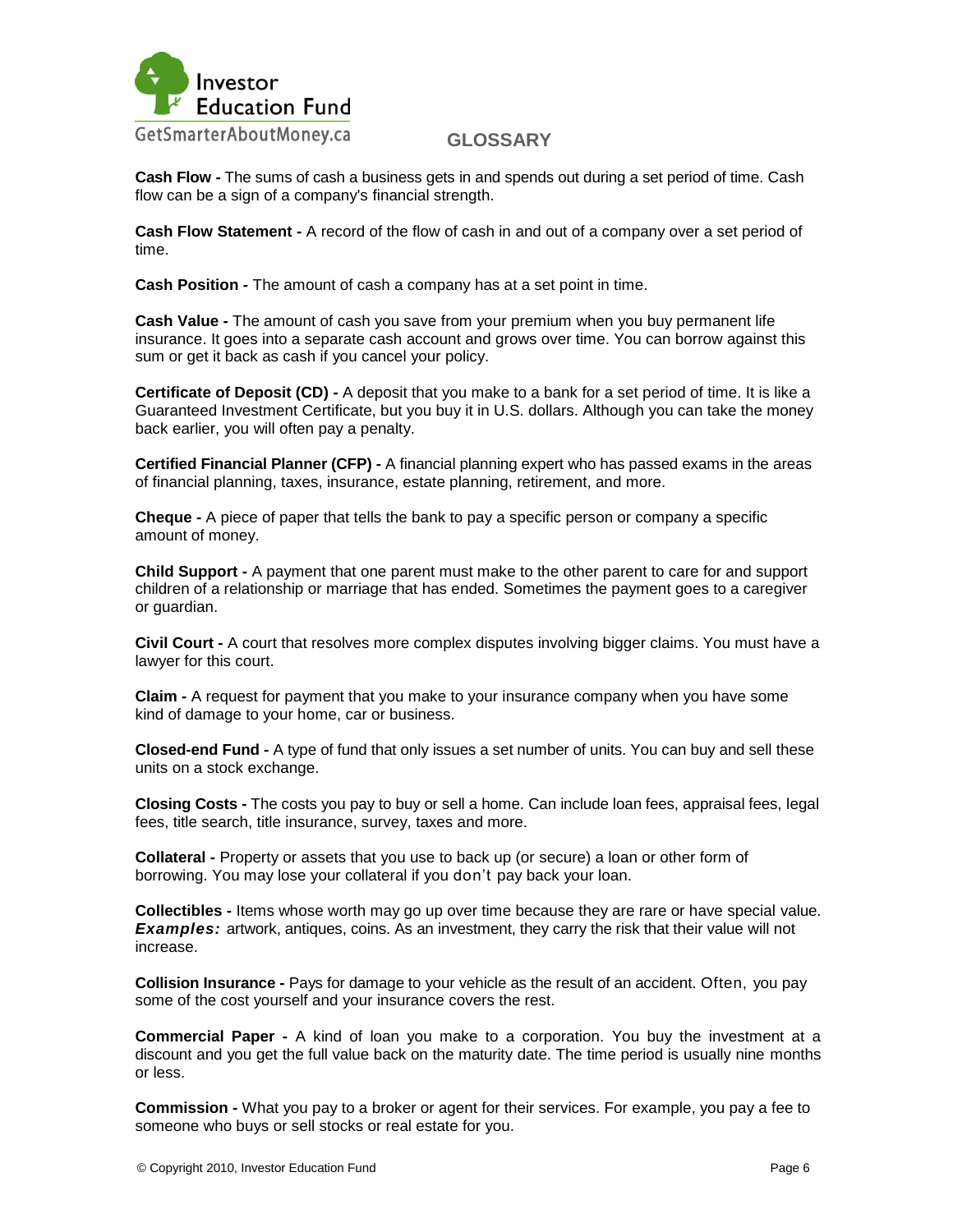

**Commissioner -** In Ontario, a person appointed by the Minister of Finance to sit on the Ontario Securities Commission which administers the Securities Act. Commissioners hold hearings on breaches of the Securities Act.

**Commodity -** A raw material that trades in large amounts on a stock exchange. For example, grain, gold, and oil.

**Commodity Pools -** Like mutual funds, but they follow special rules and invest in special areas. For example, they may deal with investments in bulk goods such as wheat, cattle, gold and oil. Or, they may invest in options and futures.

**Common Share -** The most common type of stock you can buy. It makes you a part owner of the company and may give you the right to:

- Elect directors and vote on some corporate matters.
- Share in the company's success through dividends and/or capital appreciation.

- Share in any assets if the company winds up.

**Common Stock -** See Common Share.

**Commuted value -** The amount of money you will get as a lump sum if you leave a pension early. Complex to calculate because it involves determining the value today of a future pension payment. Only calculated when a member leaves a pension plan early.

**Compliance Officer -** A person in a financial institution who makes sure the employees follow the laws properly. If your branch manager cannot resolve a question or concern, write to the compliance officer.

**Compounding -** A way to grow your money faster. Instead of spending the money you make investing, you reinvest it so it can grow.

**Consolidation Loan -** A loan you take to pay off many other debts. Often a way to get a lower interest rate or a set interest rate that won"t change.

**Consumer Price Index -** The CPI, as it is called, measures the prices of consumer goods and services. It is used to track changes in the cost of living. When the CPI rises quickly, it's often a sign of inflation.

**Contract -** A binding written or verbal agreement that can be enforced by law.

**Contribution -** Money that you put into a savings or investment plan.

**Contribution Room -** The amount you can put into a savings plan like a Registered Retirement Savings Plan (RRSP). If you do not put the full amount into the plan each year, you will have extra, unused contribution room that you can use in later years. *Example:* Let"s say you can contribute \$12,000 to your RRSP this year, but you only save \$2,000. You may put in \$10,000 more next year, for a total of \$22,000 (if your income is the same).

**Convertible -** An investment like bonds or preferred shares that you can change into common shares.

**Convertible Life Insurance -** Term life insurance that lets you change to permanent life insurance without any medical exam. You must make the change within a set period of time after you buy the term life policy.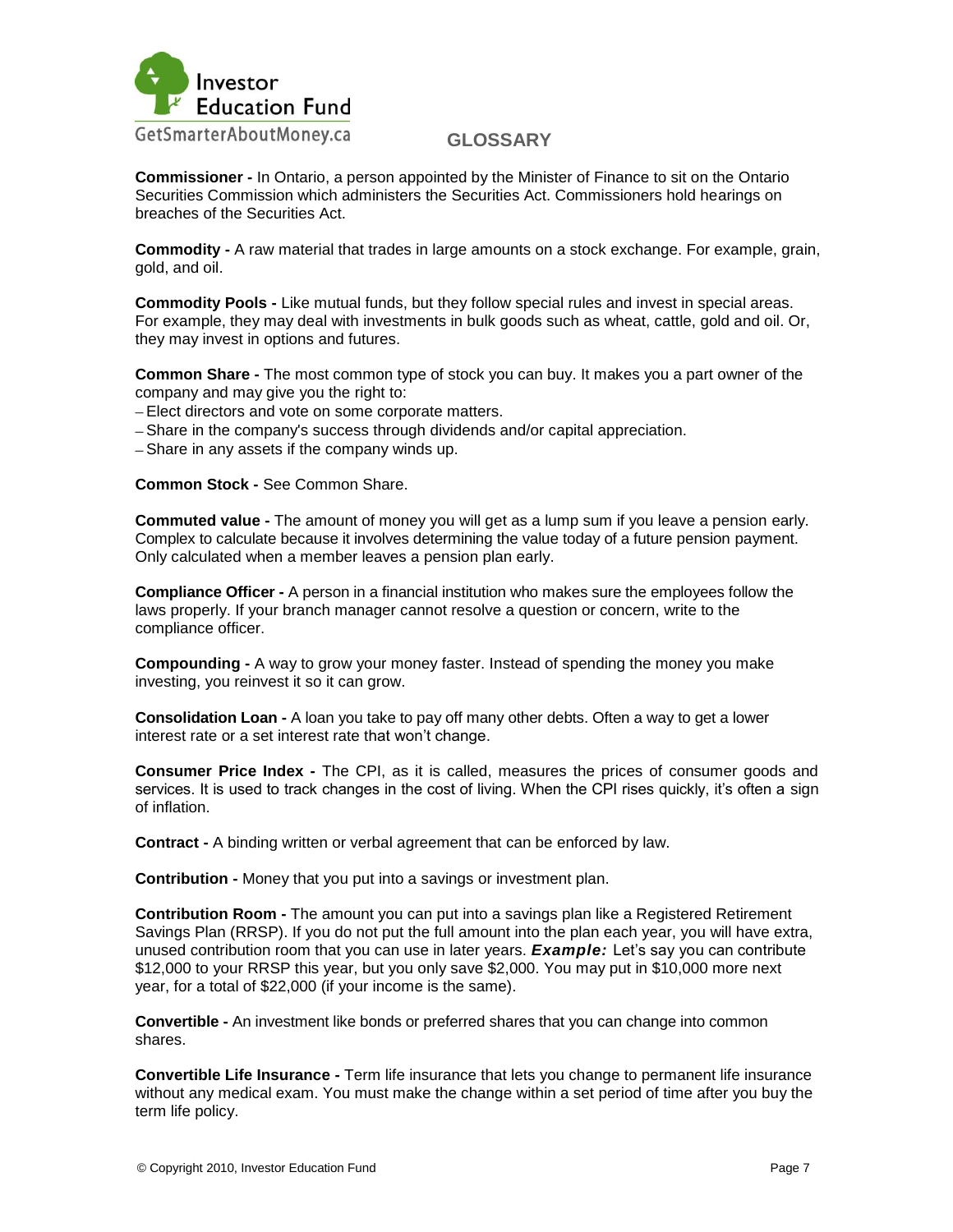

**Corporate Governance -** The processes that a company uses to control its activities. It sets out the rights and duties of the board, managers, and shareholders. The goal is to make sure that a company acts fairly and follows the rules for sharing clear, correct information.

**Coupon -** The part of a bond that you give to your bank to collect the promised interest payments. Can be cashed on or after the due date.

**Coverage -** The protection you get from your insurance. *Examples:* Car insurance covers damages to your car, up to a certain amount. Home insurance covers damages to your home, up to a certain amount. The more insurance you buy, the more you are covered.

**Credit -** How much you can borrow. If you have good credit, you can borrow more.

**Credit Card -** A card that lets you buy things without paying cash. The card company pays the price for you; you must pay them back within a certain time or you will pay interest. You get credit cards from banks, stores, and other businesses if you qualify.

**Credit History -** A record of a person or company's past borrowing and repaying. Includes information about late payments and bankruptcy. Every time you apply for or get credit, and every time you make or don't pay on time, you build your credit history.

**Credit Rating -** A way to score a person or company's ability to repay money that it borrows. Your credit score is based on your borrowing history and financial situation, including your savings and debts.

**Credit Report -** A detailed report that shows your borrowing history, including any bankruptcies. Also includes a list of companies that have asked about your credit history.

**Credit Union -** A non-profit financial institution whose members own and operate it. Members can borrow money at low interest rates and make deposits. Sometimes large organizations set them up for their members or employees.

**Creditor -** A person or institution that lends money. To borrow from a bank or finance company, you must sign a legal contract that gives them the right to claim your car, home or other assets if you don"t pay back the loan.

**Creditor Insurance -** Insurance that you can get on most types of debt, including your mortgage, line of credit, credit card and loan. It pays off whatever you owe in case you get critically ill or injured, or die.

**Critical Illness Insurance -** Insurance that pays you a lump sum if you have a serious illness, such as cancer, heart attack or stroke.

**Currency -** Another word for a country"s money. It includes the coins and paper notes that the government issues.

**Custody -** A legal word that describes the relationship between a parent and child. A parent who has custody may have the right to make decisions for the child, and the duty to care for the child.

**Death Benefit -** Money that your life insurance or savings and pension plan(s) pays to your estate or beneficiary after your death. *Example:* If you contributed to the Canada Pension Plan, money may go to your estate, spouse or common-law partner and children.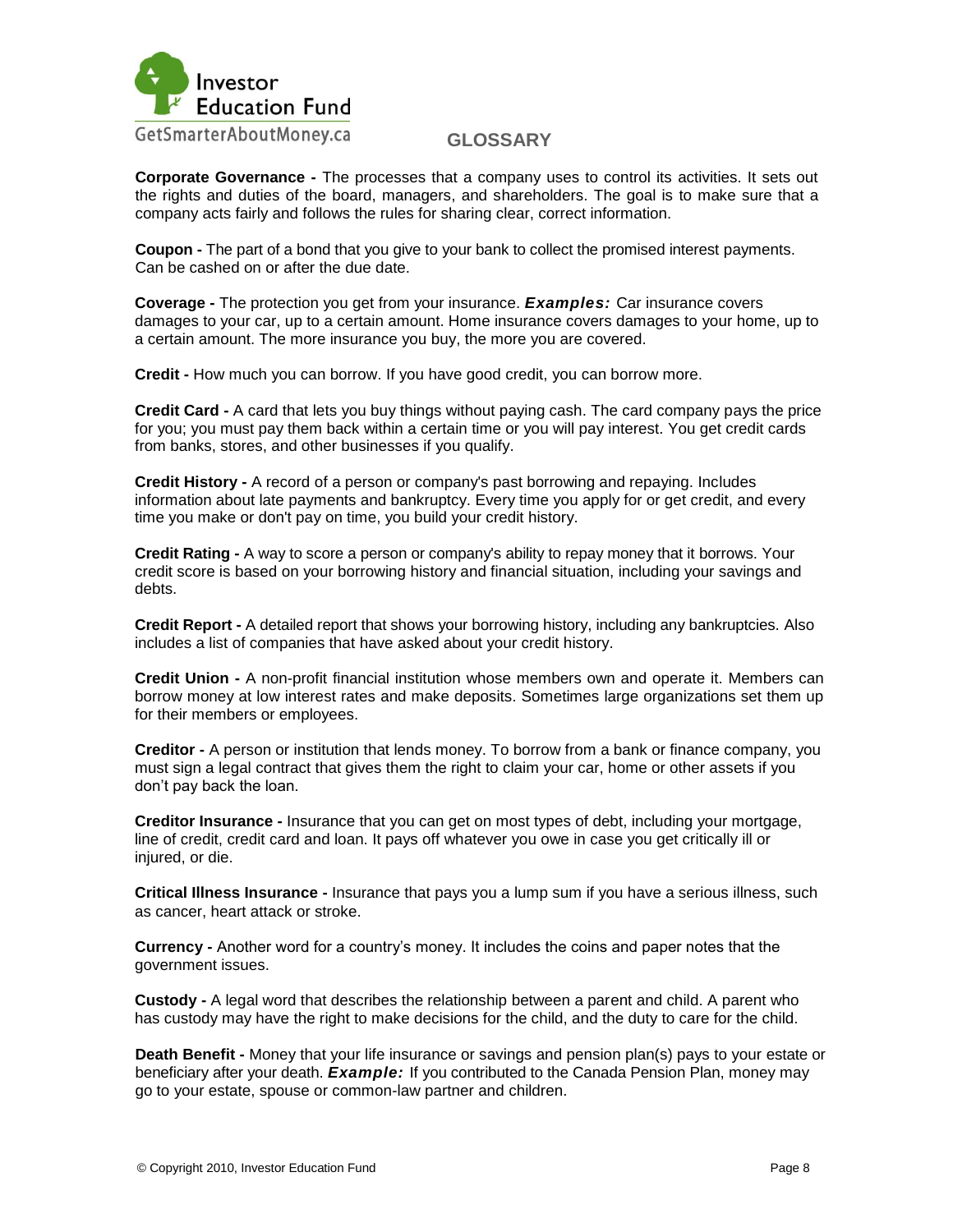

**Debenture -** An investment like a bond where you are lending money to a government or company based only on their reputation. The borrower does not back the loan with any collateral. *Example:*  A Treasury bill (T-bill).

**Debit Card -** A card that lets you access your bank account electronically. You may pay fees when you use it at some bank machines.

**Debt -** Money that you have borrowed. You must repay the loan, with interest, by a set date

**Deductible -** The amount you have to pay for damages before your insurance company will cover the rest of your costs.

**Deductible Expense -** A cost that you can deduct from your income when you file your income tax return. Lowers the tax you pay.

**Deduction Limit -** The most you can deduct for your RRSP contribution on your income tax return. For 2006 taxes, you can deduct 18% of your work income, up to \$18,000. Any money that you put into a pension plan at work counts as part of your RRSP contribution.

**Deferred Profit Sharing Plan (DPSP) -** A plan that employers use to build a retirement fund for employees. The company pays a share of its profits into the fund. The money grows inside the plan tax-free. *Note:* employees cannot put their own money into a DPSP.

**Deferred Sales Charge (DSC) -** A sales fee that you pay when you sell an investment. Also called a "back-end load." The fee often goes down to zero after a few years. Also, you may be able to withdraw up to 10% of your investment each year free-of-charge.

**Defined Benefit (DB) Pension Plan -** A registered savings plan that promises to pay you a set income when you retire. A formula sets how much you will get. It is often based on your income when you were working and the number of years you have worked.

**Defined Contribution (DC) Plan -** A registered plan that tells you how much your company will save for you in a personal account. The amount is based on how much you make every year. The best deal is where you can contribute to and your employer matches your contribution. Also known as a money purchase plan. **Note:** DC plans don"t guarantee what you will get when you retire. That depends on how well you invest the money over the years.

**Deflation -** A drop in the cost of goods and services over time. Often happens when the supply of money or credit shrinks, or when consumers or government cut spending. This means the same number of dollars will buy more.

**Deposit -** Money you put into a bank account or pension or savings plan. You may also have to pay a deposit to someone who rents or lends you something, such as a car.

**Depreciate -** Decrease in value of an asset over time due to wear and tear or obsolescence. Usually calculated for accounting or tax purposes.

**Depreciation -** The amount that something drops in value over time. *Example:* A home may go down in value if you don"t maintain it well. A car or a piece of business equipment will go down in value as it wears out.

**Derivative -** An investment that is based on a contract that gives you the right to buy and sell at set prices. *Examples:* Futures, options and swaps.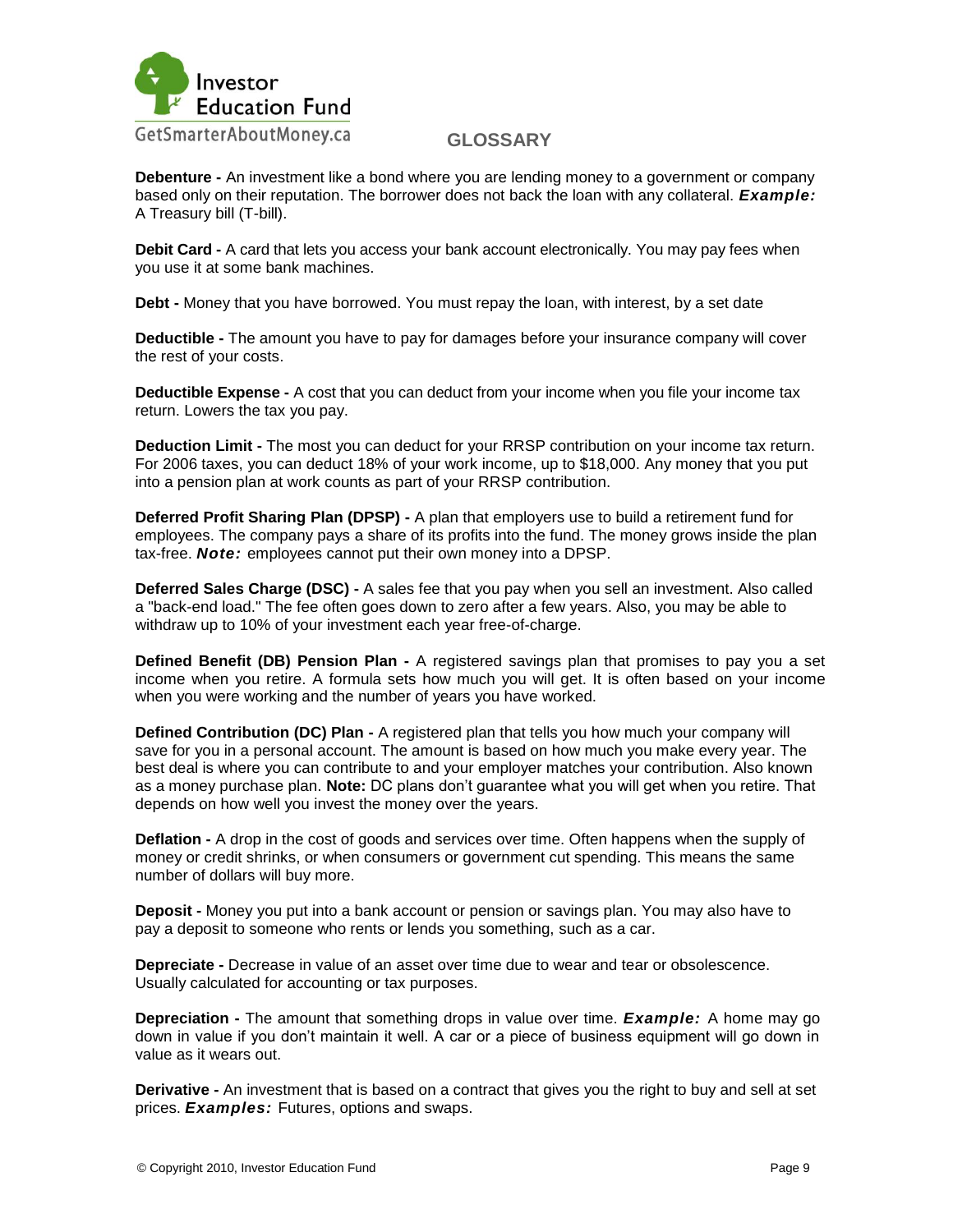

**Designation -** A title that tells you that a person has qualified to work as a financial planner. For example, an adviser may get the Certified Financial Planner (CFP) credential based on their education, experience, exams and ethics.

**Direct Deposit -** A way to have money from your pay, investments or the government put into your account without a cheque. *Example:* You can ask the Canada Revenue Agency to deposit your tax refund directly into your bank account rather than mailing you a cheque.

**Disability Insurance -** Insurance that gives you income in case you get sick or hurt and can"t work.

**Disclosure -** The information that a company must file with provincial securities regulators. Includes annual and quarterly financial statements, auditor's reports, prospectuses, and insider trading reports.

**Discount -** When something sells for less than its normal price.

**Discount Broker -** A stockbroker who charges lower fees to buy and sell investments, as opposed to a full-service broker. Does not provide investment advice.

**Discount Brokerage -** A brokerage firm that charges lower fees to buy and sell investments, as opposed to a full-service brokerage. Does not provide investment advice.

**Distribution -** A payment you get from a mutual fund or company stock. Funds must distribute any capital gains to shareholders at least once a year. This payment can take the form of cash or additional units. Some companies offer Dividend Reinvestment Plans (DRIPs).

**Diversification -** A way to try to reduce risk and get better returns by choosing a mix of investments. The idea is that some investments will do well at times when others are not.

**Dividend -** Part of a company's profits that it pays to shareholders. The Board of Directors sets the amount. For common shares, the amount varies. It may skip dividends if business is poor or the directors invest money in things like new equipment or buildings.

**Dividend Reinvestment Plan (DRIP) -** A plan that lets investors take extra shares or fund units instead of cash dividends.

**Dividend Stocks -** Provide regular income in the form of a dividend, which is a part of the company"s profits paid to its investors.

**Dividend Yield -** A way to see how much money you are getting from dividends for each dollar you have invested in a stock. To calculate, you divide the total dividends you get in a year by the price of each share that you own.

**Dollar-Cost Averaging -** A strategy where you try to reduce the cost of buying securities by spreading your purchases out over time. You buy a set amount of a security, such as a mutual fund, at regular intervals. In the end, you average out your cost per unit.

**Down Payment -** The money you put into buying a large item like a car or home.

**Earnings -** For companies, it's the money they make and share with their stockholders. For investors, it's the money they make from their investments.

**Earnings Per Share -** A company"s profit divided by the number of shares.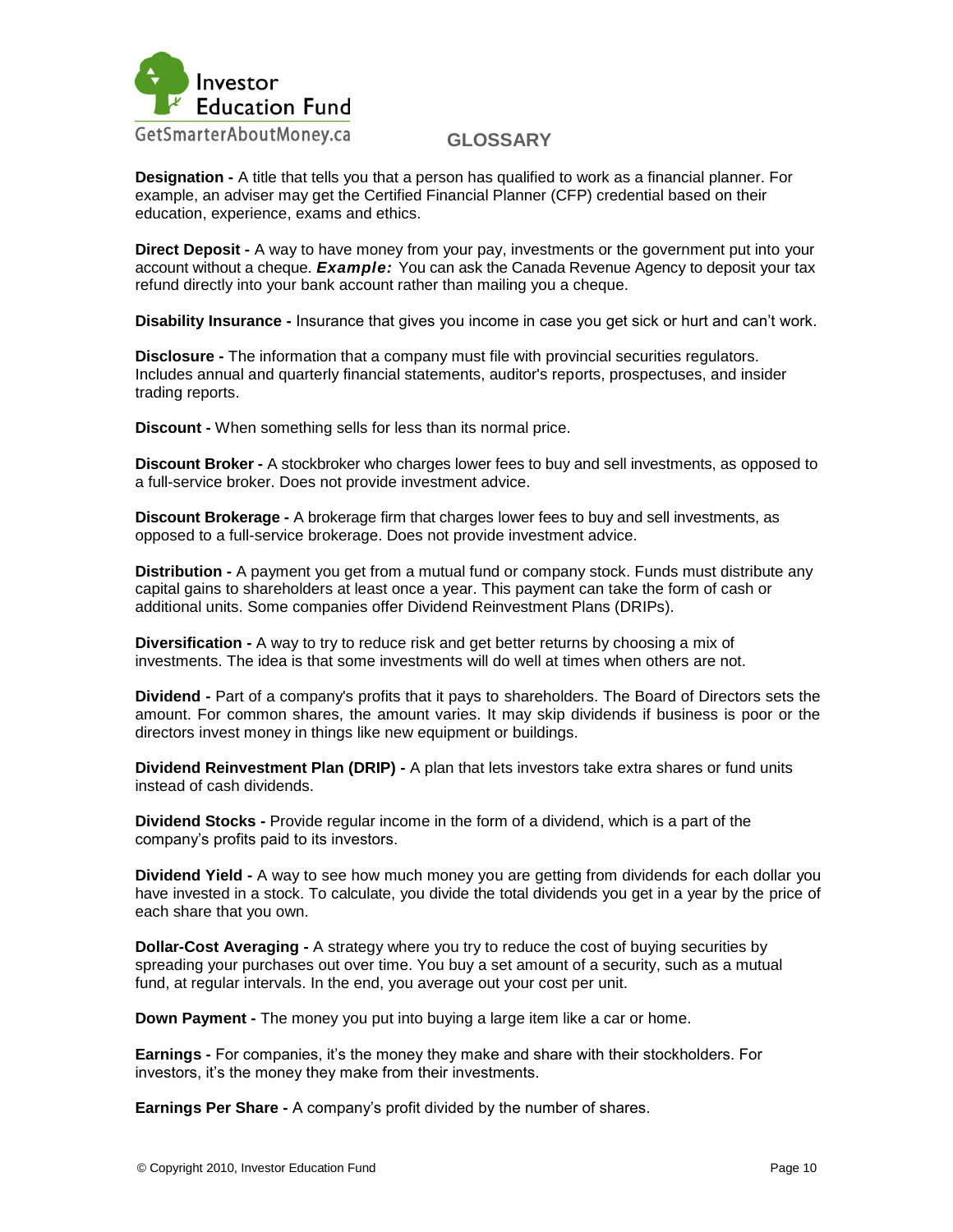

**Education Assistance Payment (EAP) -** The amount your child or other beneficiary gets from a Registered Education Savings Plan to help them pay for their education. EAPs only include money that you made investing and government grants. You can take back the money you invested any time.

**Emerging Market -** The financial markets of developing economies. Also called emerging economies. *Examples:* China, India, much of Southeast Asia, countries in Eastern Europe, and parts of Africa and Latin America.

**Employee Stock Purchase Plan (ESPP) -** A company-run program that lets employees buy company shares at a lower price -- as much as 15% lower than the price you would pay on the stock market. The money you put into the plan often comes off your pay.

**Employment Insurance (EI) -** A government plan that helps unemployed Canadians while they look for work or upgrade their skills. EI may also help Canadians who are sick, pregnant or caring for a newborn or adopted child, as well as those who must care for a family member who is seriously ill.

**Encryption -** A way to make it safer to send information online by putting data into a secret code.

**Endorse (a cheque) -** To sign the back of a cheque. Proves you are the person to whom the cheque was written.

**Equities -** Another word for investments in the stock market.

**Equity -** Two meanings: 1. The part of investment you have paid for in cash. *Example:* you may have equity in a home or a business. 2. Investments in the stock market. *Example:* equity mutual funds.

**Equity Index -** A way to measure the performance of equity investments that trade on a certain stock market.

**Equity Mutual Fund -** A mutual fund that invests in a broad mix of stocks. In most cases, an equity fund won't invest in any bonds.

**Estate -** The total sum of money and property you leave behind when you die.

**Estate Planner -** Someone who helps you plan how you will take care of your spouse, children or other family members if something happens to you. It takes a special knowledge of law and taxes.

**Estate Planning -** The plans you make to build wealth for your estate. Goals may include leaving the most money possible to your loved ones, with the least amount of taxes. Other goals may include caring for children, paying off debt or passing on a business.

**Estate Tax -** In the United States, a tax that your estate must pay after your death, before any property (such as real estate, cash and investments) can go to your heirs. In Canada, there is no estate tax. Instead, the government charges probate fees.

**Estate Trustee -** In Ontario, another term for executor. Someone whom you appoint to carry out the terms of your will.

**Exchange Rate -** How much one country's currency is worth in terms of another. In other words, the rate at which one currency can be exchanged for another.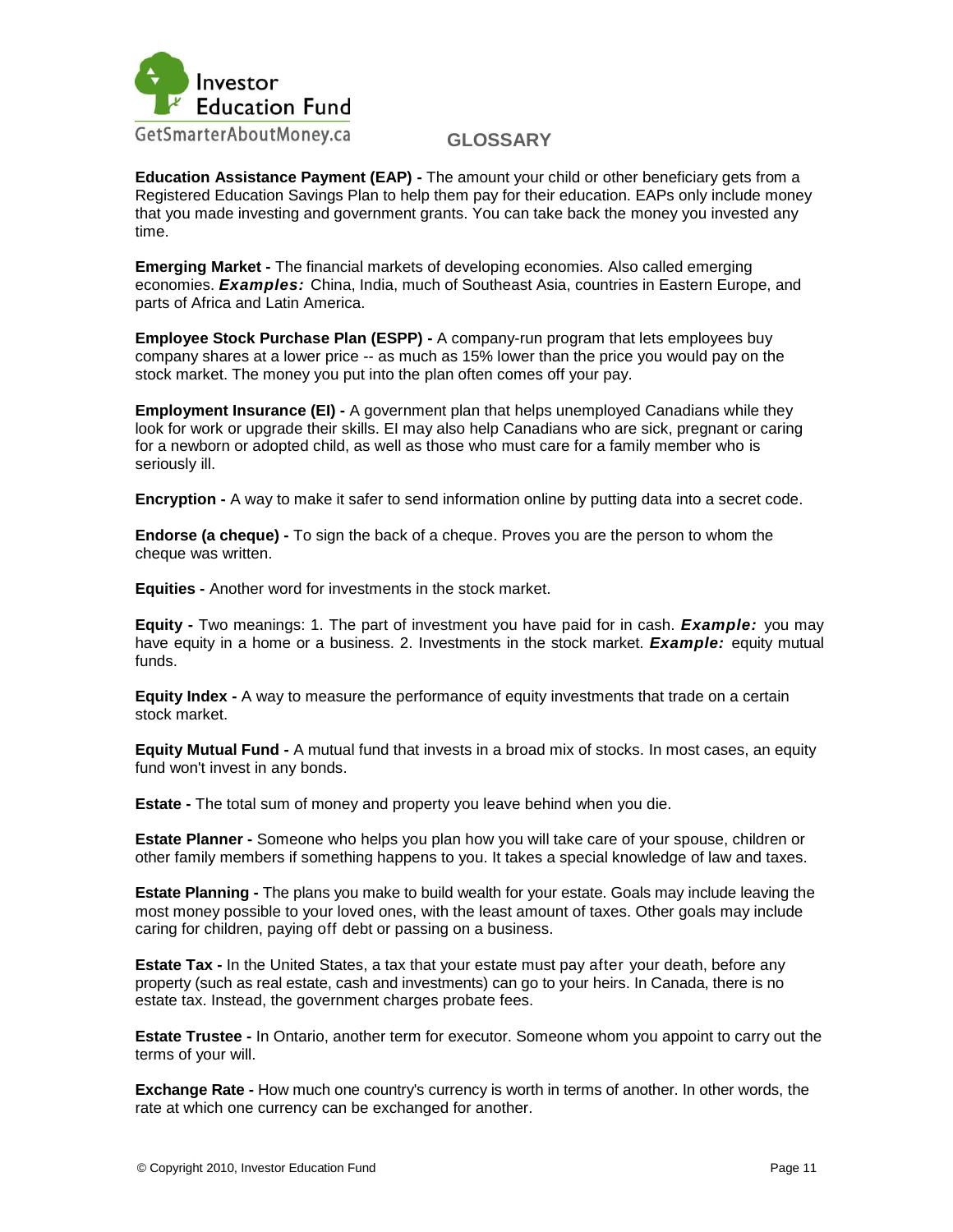

**Exchange Traded Fund (ETF) -** A fund that chooses investments based on a market index or sector. ETFs trade on a stock exchange. They are not actively managed, so costs tend to be lower than regular mutual funds.

**Executor -** Someone you name to carry out the wishes that you set out in your will after your death. May be named by the court if you don"t name one. In Ontario, an executor is called an estate trustee.

**Expected Return -** Estimated value of your investment in the future. Tells you the overall profit you might expect - either as income (interest or dividends), or as capital gains (or losses). Often expressed as a percentage.

**Expenditures -** A payment or the promise of future payment.

**Face Value -** What you pay to buy a bond or some other investment.

**Family of Funds -** A group of different kinds of investment funds managed by the same company.

**Family RESP -** An RESP for more than one child. The children must be your children, grandchildren, brothers, sisters and adopted children and grandchildren.

**Family Trust -** A trust created for family members. The trust may hold investments, a family business, rental property and more. Example: You could set up a family trust for your spouse children and grandchildren.

**Finance Company -** A company that makes loans but does not offer all the other products and services of a bank.

**Financial Consumer Agency of Canada (FCAC) -** A Canadian agency that protects and educates consumers about financial services.

**Financial Institution -** A company that offers services to the public, such as bank deposits, loans, investments in stocks, bonds, and money market instruments, etc.

**Financial Planner -** An adviser who looks at your financial situation and builds a complete plan to help you reach your goals. The process may cover: financial planning, risk management, investment planning, tax planning, retirement planning, and estate planning.

**Financial Ratio -** A ratio that you make using numbers from the financial statements of a business. You use these tools to assess how well a company is doing.

**Financial Statements -** Reports that sum up a company"s financial data and tell you how it is doing. The four basic statements are: the balance sheet, income statement, statement of retained earnings, and statement of changes in financial position.

**First 60 Days -** The amount you contribute to your RRSP in the first 60 days of the calendar year (January and February). You can apply this contribution to either the current or previous tax year.

**Fiscal Year -** Any 12-month period that a company uses for its accounting records. The year does not have to start on January 1.

**Fixed Income -** An investment that pays regular income to you. *Examples:* Guaranteed Investment Certificates, Canada Savings Bonds and types of other bonds.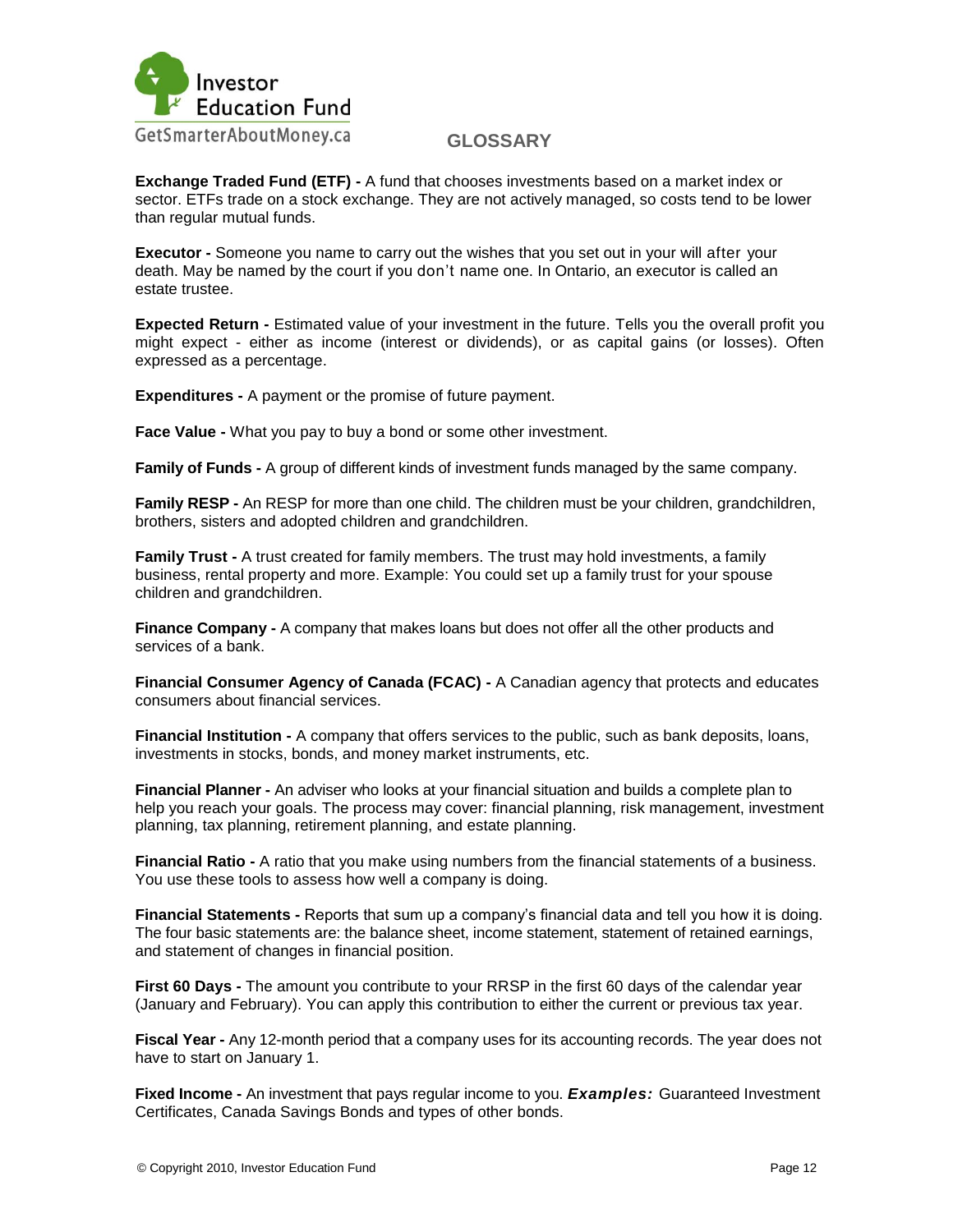

**Fixed Income Mutual Fund -** Funds that hold investments that pay interest (such as bonds and mortgages) or pay dividends (such as preferred shares). Most pay out income monthly.

**Fixed Term Deposit -** An investment that you buy and hold for a set period of time. You get back the money you invested only at the end of that time.

**Flow-through Share -** A share issued by a mining, oil or gas company to finance new exploration. This is often the main source of financing for junior mining companies. Gives investors a major tax break. You can deduct as much as 131.25% of your initial cost.

**Foreign Tax Credit -** A credit you claim on your income tax return for taxes that you paid to a foreign government on money that you made in a foreign country.

**Front-end Load -** A sales fee that you pay when you buy a fund. It reduces the amount you invest. Also called an Initial Sales Charge. *Example:* Let's say that you have \$1,000 to invest in a mutual fund with a 5% front-end load. You pay a \$50 sales fee and invest \$950.

**Fund Manager -** A highly experienced investment expert with a strong track record. He or she invests the pool of money that people have put into the fund. The manager chooses investments that match the fund"s goals for risk and return.

**Fund of Funds -** A mutual fund or hedge fund that invests in other funds.

**Fund Return -** What you estimate your mutual fund will earn in a year, minus the management fees and other costs. Often stated as a percentage of the money you invested. To estimate, look at how well the fund has done over various time periods in the past.

**Fund Type -** A way to group funds based on what they typically invest in. Types include: money market, Canadian fixed income, foreign fixed income, Canadian equities, U.S. equities, international equities and balanced (mix of fixed income and equities) funds.

**Future -** A contract that commits you to buy or sell a commodity, currency or stock market index at a set price on a set date in the future. Unlike an option, you can"t change your mind later; you must do what your contract says you will do.

**Future Income -** Money that a business or income trust expects to make in the future. This income is less sure than current cash flow. Also, a dollar may be worth less tomorrow than it is today. That"s why investors often discount the stated value of future income.

**Generally Accepted Accounting Principles (GAAP) -** A set of rules and guidelines for reporting financial information. Each country may have its own GAAP.

**Gift Tax -** A tax in the United States that you may pay when you give someone larger gifts of cash, investments, property or other assets. There is no gift tax in Canada.

**Global and Foreign Funds -** Funds that invest in foreign securities. Can give investors a way to invest in companies and markets outside Canada, but there are risks investing in foreign countries and foreign currencies.

**Goods and Services Tax (GST) -** A 6% charge (previously 7% before July 1, 2006) on the sale of most goods and services in Canada. You do not pay GST on groceries, rent, and services such as medical or financial services.

**Gross Income -** Your total personal income before you pay taxes or apply tax credits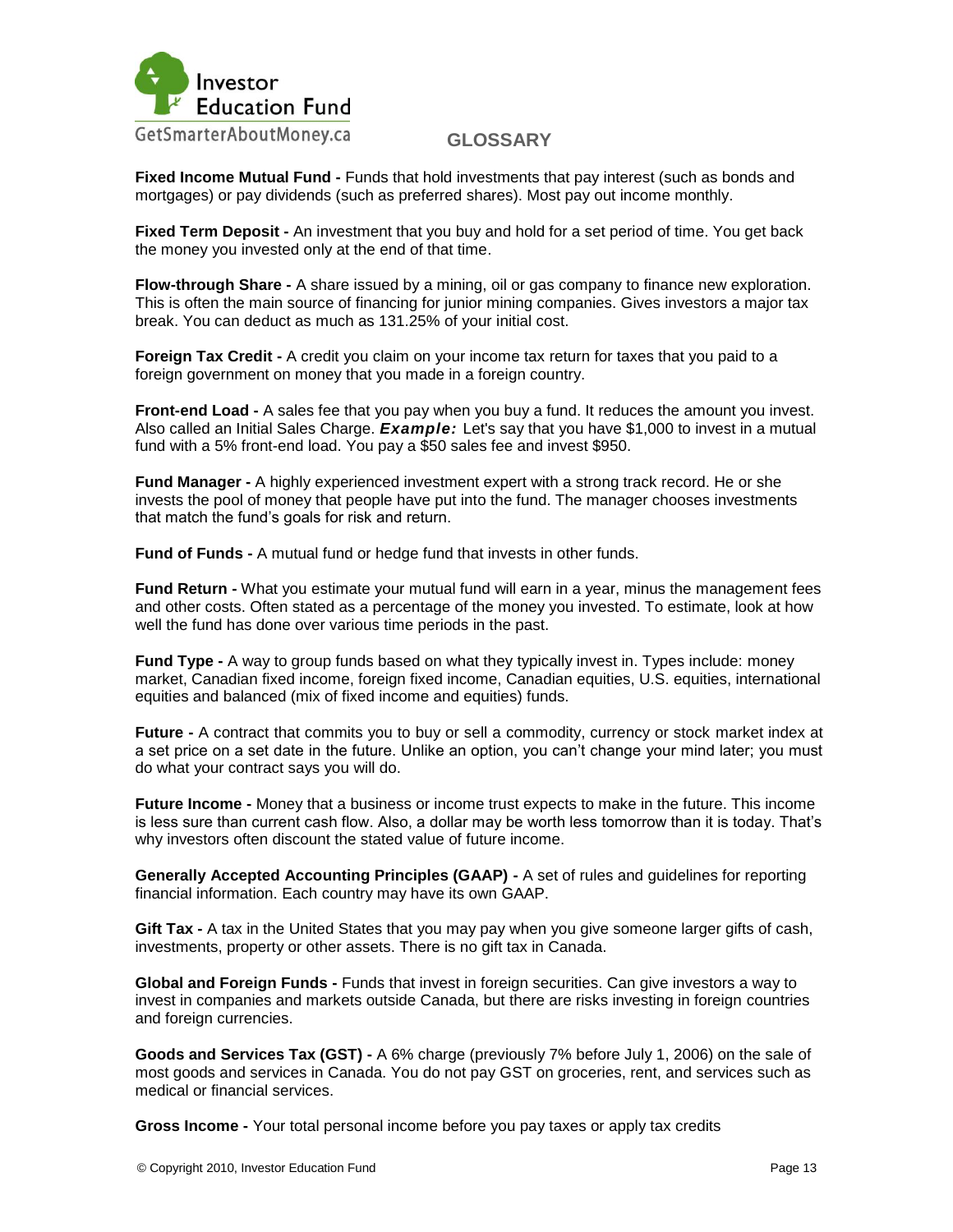

**Group Insurance -** Insurance for a group, such as people who work for the same company, or belong to the same union or other association. Often costs less than insurance that you buy on your own, but not always.

**Group Registered Retirement Savings Plan (Group RRSP) -** A registered retirement plan that works a lot like a regular RRSP. You and/or your employer both put money for your retirement into the plan. Often, the money comes right off your pay so you won't be tempted to spend it first.

**Group Scholarship Plan -** An RESP where your savings are invested in a pool with money from other plan members. If you drop out of the plan, or your child does not go on to studies after high school, the money made investing your savings is shared among the other plan members.

**Growth Funds -** Funds that invest primarily in common shares of Canadian or foreign companies, but may hold other assets as well. The goal is typically long-term growth because the value of the assets held increases over time. Also called equity funds.

**Growth Rate -** The change in a company's revenues, earnings, dividends, etc., over a set period of time. Often stated as a percentage.

**Growth Rate Per Year -** Growth Rate Per Year is the annual growth of the investment after all market return and fees are taken into consideration. Often stated as a percentage.

**Guaranteed -** An investment that works a bit like a savings account, but pays higher interest. You get a set rate of interest for a set term (from 30 days to five years). At the end of the term, you get back the money you invested, plus interest.

**Guaranteed Annuity -** An annuity that guarantees to make a set number of payments. If you die before the guarantee period ends, the money goes to your estate. If you live on after the guarantee period, payments will continue until your death.

**Guaranteed Income Supplement (GIS) -** Extra money from the government for people with lowincomes who get Old Age Security. What you get depends on your income or your joint income if you have a spouse or common-law partner. GIS is not taxable.

**Guaranteed Interest Annuity (GIA) -** Like a GIC, but you buy them from a life insurance company, so you get different guarantees. And, you can name a beneficiary. The value grows as you deposit money and earn interest. Also called an accumulation annuity.

**Guaranteed Investment Certificate (GIC) -** An investment that works like a special kind of deposit. Most GICs pay you a set rate of interest for a set length of time. Some GICs base what you get on the performance of a benchmark such as a stock exchange index.

**Guardian -** A person that you give the legal responsibility to care for a child or adult who cannot take care of themselves. Often a guardian provides day-to-day care and also manages the child"s finances.

**Hacker -** A person who works to break down the security measures that a company has in place to protect its computer and network systems.

**Health Insurance -** Insurance that covers some or all of your medical bills if you get sick or hurt.

**Hedge Fund -** A lightly regulated fund that pools people"s money to invest in different investments. Hedge funds can invest in almost anything. They often mix different approaches to investing as a way to 'hedge' or protect investors from poor results.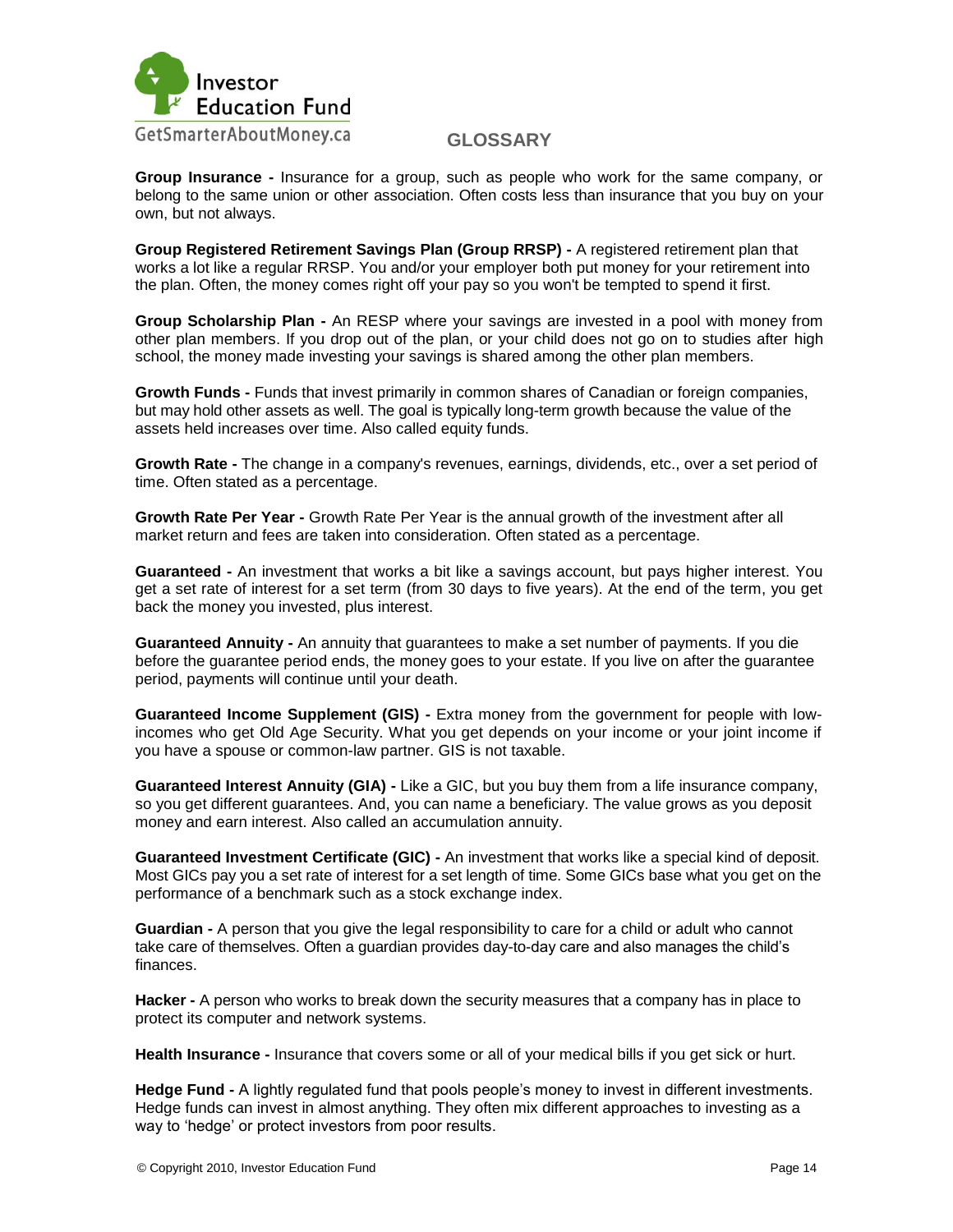

**Heir -** A person you choose to leave some or all of your estate after your death. You name them in your will as your beneficiary.

**High-interest-rate Savings Account -** A savings account that pays a higher rate of interest. Some rules apply. *Examples:* You may have to make a minimum deposit. You may have to do your banking by phone or Internet. You may also have to wait a couple of days to take money out.

**High Yield Bonds -** Offer a higher return, like some equities, but with lower risk. Note: overall rating for risk is higher than other types of bonds, or sometimes not rated.

**Holdings -** Shares or other interests in a business. Also refers to investments in a portfolio.

**Home Insurance -** Insurance that covers your home and its contents against losses. Also covers you for accidents that may happen at your home.

**Hourly Wage -** The fixed amount you earn per hour.

**Income Statement -** See Operating Statement.

**Income Tax -** A charge you pay based on your total income from all sources. The Canadian government and your province set the rate.

**Income Trust -** An investment that holds assets that pay income to investors. An income trust often pays out income monthly, but there is no guarantee.

**Index -** A benchmark or yardstick that lets you measure the performance of a stock market, part of a stock market or a single investment. *Examples:* S&P/TSX, S&P/TSX Canadian Bond Index.

**Index Bond -** A bond with an interest rate that goes up if the cost of living rises.

**Index Fund -** A fund that invests in investments that track a specified target index or benchmark. For example, an index fund may track the S&P/TSX Composite Index. Also called an ExchangeTraded Fund (ETF).

**Indexed Annuity -** An annuity that pays less at the start, but raises your income each year. Helps you keep up with rising prices over many years. *Example:* An annuity with 3% indexing will pay about 21% less than a similar non-indexed annuity at first. After about 7 years, your income will be higher and keep going up.

**Indexed GIC -** A GIC that bases what you make in part on a stock market index. When the stock market is doing well, you make more. But if the stock market does badly, you will not lose money. You will get the stated interest rate.

**Indexing -** A way to invest that is based on choosing investments that track or mirror a stock market index. Your goal is to get the same return as the index.

**Individual Pension Plan (IPP) -** A retirement savings plan that allows bigger tax-deductible contributions than an RRSP. It is designed for people with higher incomes. It works like a defined benefit plan and must follow Canada"s pension plan rules.

**Individual RESP -** An RESP that you open for a single child or other beneficiary. The beneficiary does not have to be related to you by blood. You choose when and how much you want to contribute.

**Inflation -** A rise in the cost of goods and services over a set period of time. This means a dollar can buy fewer goods over time. In most cases, inflation is measured by the Consumer Price Index.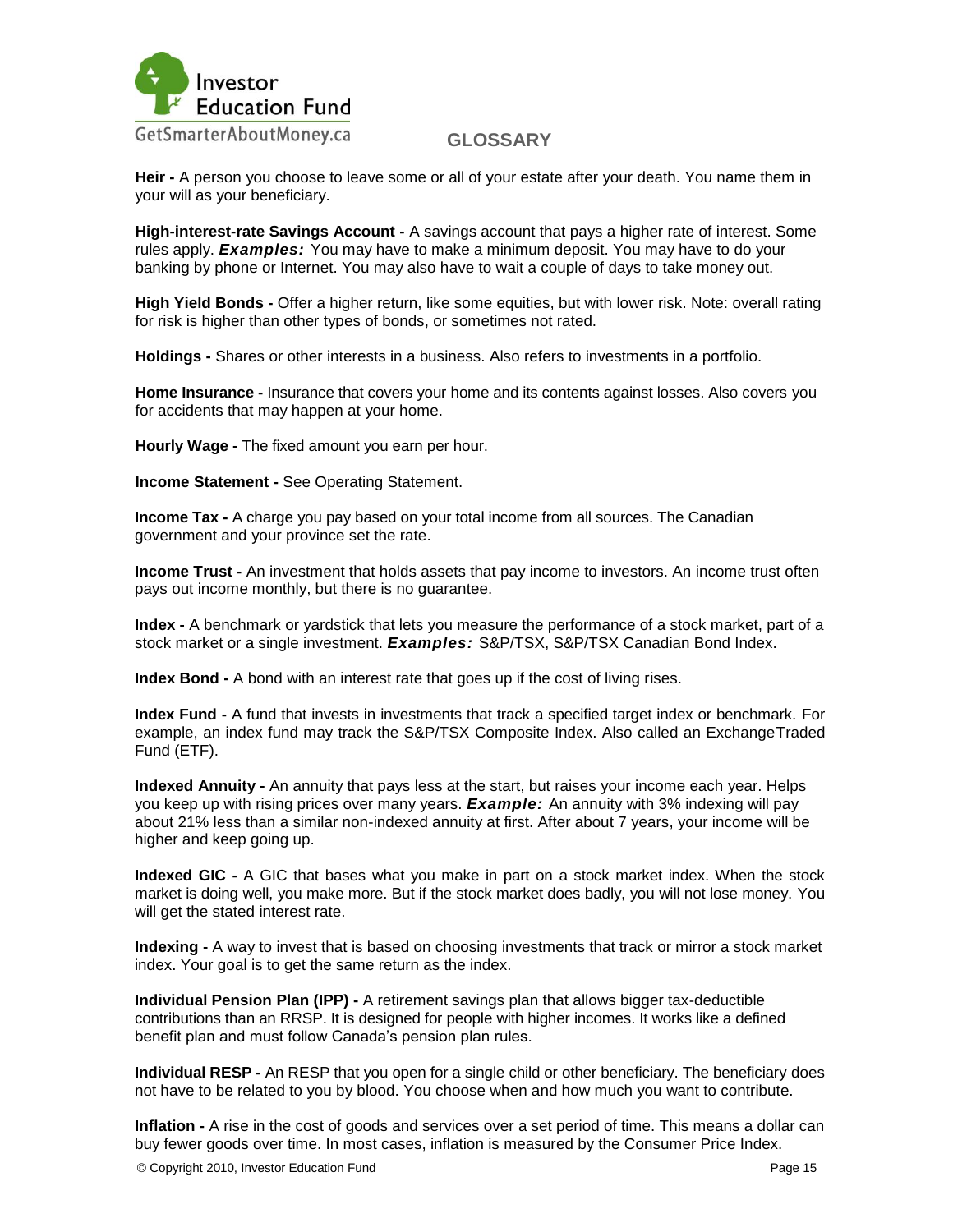

**Inheritance -** Property, money, titles, or debts that pass to you after someone"s death.

**Initial Public Offering (IPO) -** The first sale of shares that a company offers to the general public. Also called a Primary Distribution.

**Initial Sales Charge (ISC) -** A sales fee that you pay when you buy a fund. It reduces the amount you invest. Also called Front-End Load. *Example:* Let's say that you have \$1,000 to invest in a mutual fund with a 5% front-end load. You pay a \$50 sales fee and invest \$950.

**Insider -** Every director/senior officer of a reporting issuer; every director/senior officer of a company that is an insider or subsidiary of a reporting issuer; any person/company who owns or controls more than 10% of the voting securities of a reporting issuer.

**Insurance -** A contract (policy) you hold with an insurance company to protect you from losses. You can get insurance to replace your income if you get sick, hurt or die. You can also get insurance to pay for damages to your home, car or other property.

**Insurance Agent -** A person who is trained and licensed to give expert advice and sell insurance. Some get extra training so that they can also sell investments. They get paid by the companies whose products they sell.

**Insurance Broker -** A person who is trained and licensed to give expert advice and sell insurance. They can quote prices from a number of insurance companies.

**Insurance Company -** A company that sells insurance products. Some companies sell only life insurance. Some sell only property insurance. Others sell all types of insurance.

**Interest -** A fee you pay to borrow money. Or, a fee you get to lend it. Often shown as an annual percentage rate, like 5%. *Examples:* If you get a loan, you pay interest. If you buy a GIC, the bank pays you interest. It uses your money until you need it back.

**Interest Rate -** A fee you pay to borrow money. Or, a fee you get to lend it. Often shown as an annual percentage rate, like 5%. *Examples:* If you get a loan, you pay interest. If you buy a GIC, the bank pays you interest. It uses your money until you need it back.

**Intestate -** When a person dies without a legal will. The probate court then decides what will happen to their money, property and other assets.

**In-trust -** An informal account set up to hold assets for a beneficiary. A trustee manages the assets until the beneficiary reaches legal age. The person who sets up the trust can be the trustee or can appoint someone else. You can close the trust if you want to.

**Invest -** To use money for the purpose of making more money by making an investment. Often involves risk.

**Investment -** An item of value you buy to get income or to grow in value.

**Investment Counsellor -** An adviser who manages your investments for you. They often work for investment firms which can be independent or owned by banks. They often deal with wealthy clients with at least \$250,000 to invest.

**Investment Dealer -** A firm that buys and sells a wide range of investments. They are likely a member of the Investment Industry Regulatory Organization of Canada (IIROC).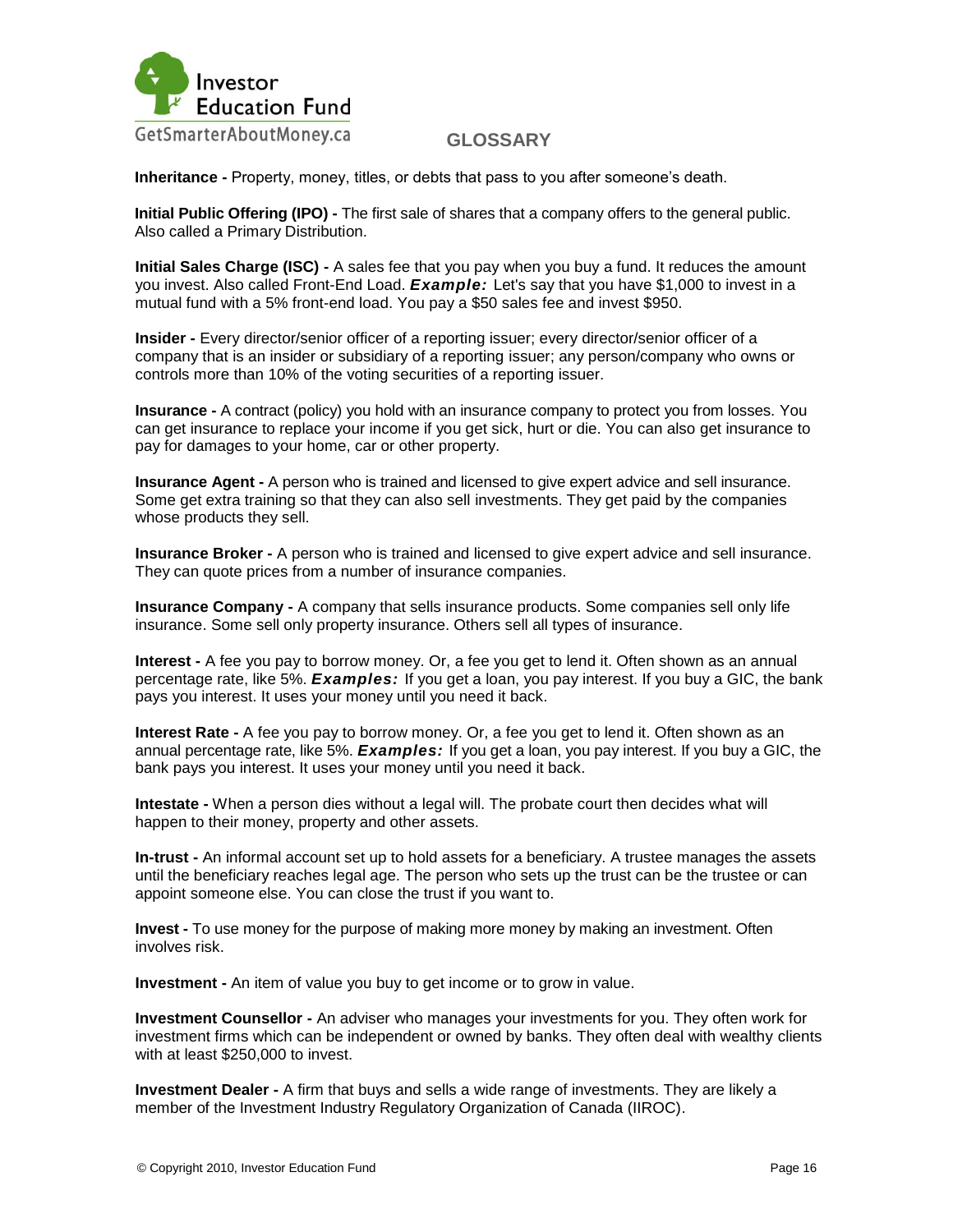

**Investment Funds Institute of Canada (IFIC) -** An association of the mutual fund industry. Its role is to serve its member firms, work together with regulatory bodies, and protect the interests of mutual fund investors.

**Investment Industry Regulatory Organization of Canada (IIROC) -** National self-regulatory organization which oversees all investment dealers and trading activity on debt and equity marketplaces in Canada.

**Investment Horizon -** How long you expect to hold onto your investment. Based on when you believe you will need your money back. In most cases, the shorter the horizon, the less risk you will want to take with your money.

**Invoice -** A bill you receive from someone who has provided products and/or services to you. It lists the goods and services they gave you and shows what you owe.

**Issuer -** An organization that offers securities for sale to investors. *Examples:* corporations, investment trusts and government bodies.

**Joint Account -** A bank or investment account that you own together with another person. Most often people hold accounts jointly with their spouse.

**Joint-and-last-survivor Benefit -** An annuity that pays income to you and your spouse for life. Even if you die, your spouse will continue to get income. To cover the costs of this extra guarantee, the annuity pays less than a life annuity for one person.

**Joint Life Insurance -** Insurance that covers two or more people. The insurance company pays benefits after the first death.

**Junk Bond -** A bond with low ratings, often issued by new or less stable companies. The risk is higher that the company will not be able to pay back the people who buy its bonds.

**Juvenile Life Insurance -** Permanent life insurance that you buy for a child. The costs a re much lower than for adults. You choose when to give the child control of the policy.

**Key Person Life Insurance -** Insurance that provides money to a business if an important employee dies. It can help keep a company going and cover the cost of finding someone to take the place of that employee.

**Labour-Sponsored Investment Fund (LSIF) -** An investment fund sponsored by labour organizations. Must follow government rules and meet specific investment criteria. Often provides tax breaks for investors.

**Laddering -** A way to invest where you spread your money across the same investment with different maturity dates. Example: You can buy one five-year bond for \$12,000, or put \$3,000 into bonds that will mature in one, two, three, and five years.

**Large-cap Stock -** The stock of a company that has issued shares worth between \$10 billion and \$200 billion.

**Lease -** A contract where you make monthly payments for a long-term rental (often of a car or home). The lease spells out the terms you must follow, such as the length of the lease and the condition the rental item must be in at the end of the lease.

**Legal Aid -** Legal services that are offered to people or organizations that would not otherwise be able to pay for them.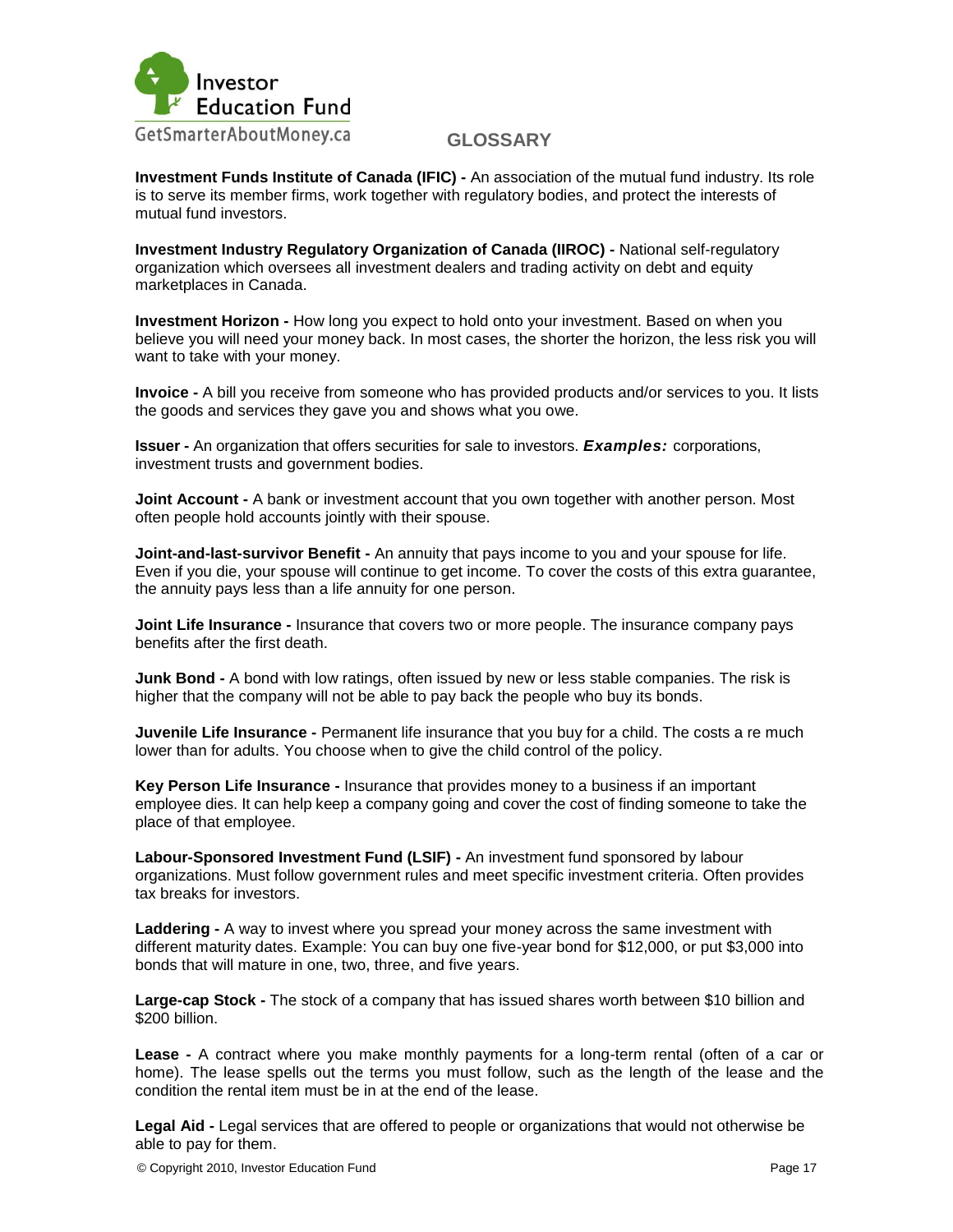

**Lender -** Any person or organization that lends money.

**Leverage -** A way to make a larger investment by paying a part with your own money and borrowing the rest. The more you invest, the more money you can make. But if things don"t work out, you will have bigger losses.

**Liability -** What a company owes, including money, goods or services.

**Licensed -** An adviser or firm that has met the standards set by the insurance industry.

**Life Annuity -** An annuity that pays you a fixed income for life.

Life Income Fund (LIF) - A fund that you open with the money from your pension plan when you leave your company or retire. They give you a regular flow of income, but they have rules about how much you withdraw each year.

**Life Insurance -** Insurance that pays cash to your family or other beneficiary after your death. This can give them income and help pay your funeral and other final costs.

**Limited Partnership -** A special type of business partnership. Two or more partners own and manage a business together, along with one or more limited partners who only invest money. The limited partners have limited liability for the company"s debts.

**Line of Credit -** An account that you set up with a financial institution (often a bank) to borrow money. It lets you borrow what you need, when you need it, up to a certain limit. **Liquidity -** Refers to how easy it is to change an investment or asset into cash, without affecting the price. Liquid assets include most stocks, money market instruments and government bonds. Your home or other property is not very liquid.

**Living Trust -** A formal account set up to hold assets for a beneficiary. You cannot take back the assets of the trust. A trustee manages them until the beneficiary reaches legal age. The person who sets up the trust can be the trustee or can appoint someone else.

**Living Will -** A legal document that sets out the medical care that you do or do not want in case you are ever not able to state your wishes.

**Load -** A fee or commission that you pay when you buy or sell units of a mutual fund

**Loan -** An agreement to borrow money for a set period of time. You agree to pay back the full amount, plus interest, by a set date.

**Loan Insurance -** Insurance that pays your loan payments if you lose your job or become sick or hurt and can"t work.

**Locked-in -** An account that you cannot take money out of until you retire. In most cases, you can't get a cash payout. Your plan may make exceptions if you have a terminal illness, or a small pension benefit.

**Locked-in Retirement Account (LIRA) -** An account that holds money moved out of a pension plan. You may use one if you are changing companies and can take your pension savings with you. It works like an RRSP, but your money is locked in. You cannot withdraw the funds until you retire.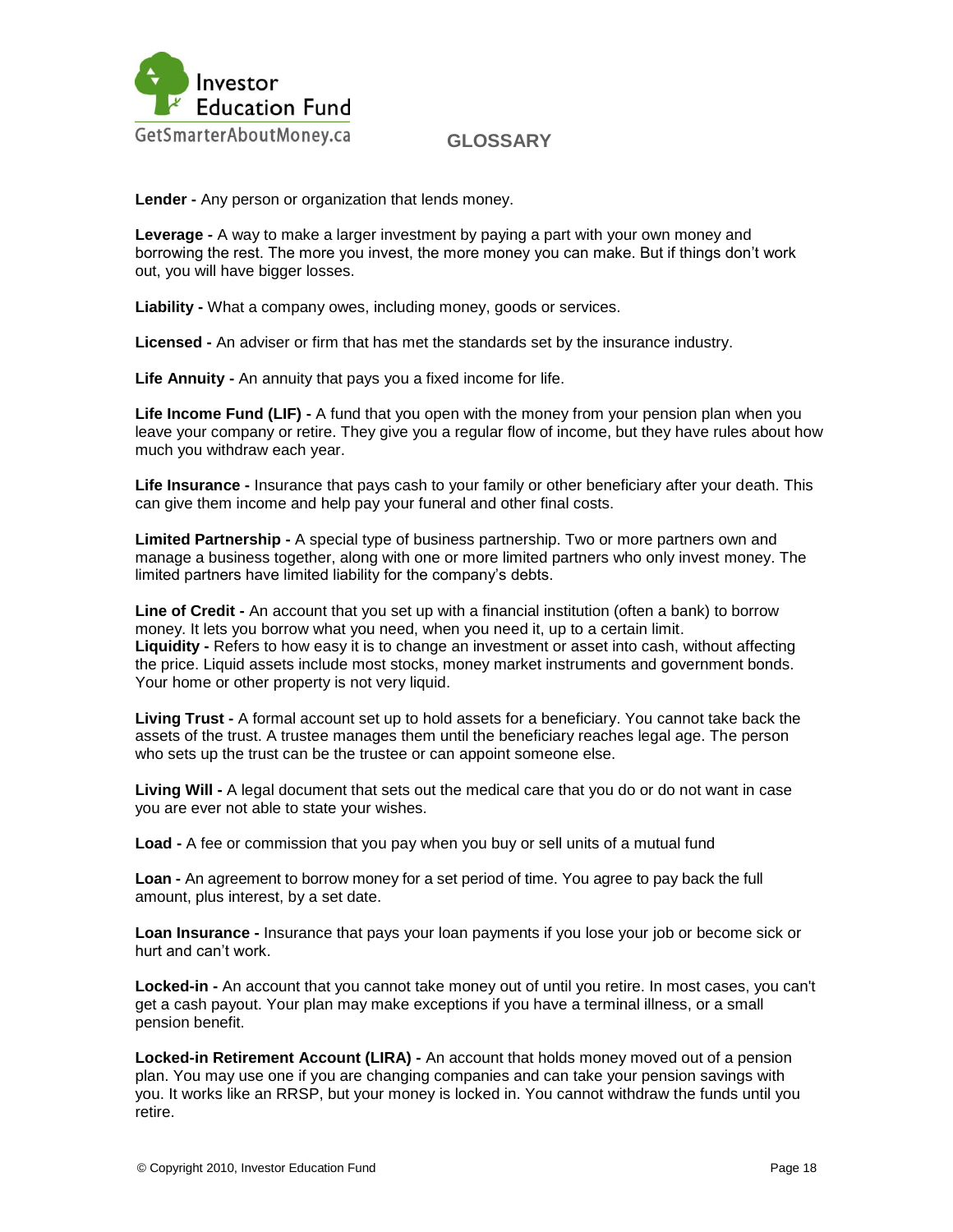

**Locked-In Retirement Income Fund (LRIF) -** A fund that you open with the money from your pension plan when you leave your company or retire. They give you a regular flow of income, but they have rules about how much you withdraw each year.

**Locked-in RRSP -** An account that holds money moved out of a pension plan. You may use one if you are changing companies and can take your pension savings with you. It works like an RRSP, but your money is locked in. You cannot withdraw the funds until you retire.

**Long -** An investment strategy where you buy a security you believe will rise in value.

**Long-term Care Insurance -** Insurance that helps cover the cost of nursing-home care, home health care, personal or adult day care. Most often for people above the age of 65 or with a chronic or disabling condition that needs constant medical help.

**Lost Profit Potential -** A way to measure the possible gains that you give up when you buy mutual funds, because you pay fees to an expert fund manager instead of investing that money yourself. Also called foregone earnings.

**Lump-sum Payment -** A large one-time payment of money.

**Managed RESP -** An RESP where you have professional money managers invest your money for you.

**Management Discussion and Analysis (MD&A) -** A section of a company's annual report where management discusses how the company is doing and what it expects will happen in the coming year. It may also talk about future goals and new projects.

**Management Expense Ratio (MER) -** The yearly cost of a fund investment, whether it makes or loses money. It covers investment management, marketing, administrative costs, and fees to salespeople (called trailer fees). It's written as a percentage of the fund's value, such as 3%.

**Management Fee -** A charge that you pay for having an investment professional manage an investment fund. The fee pays the managers for their time and skills. It may also cover things like communicating with investors and doing all the paperwork needed to run the fund.

**Margin -** A way to buy investments by borrowing money from a stockbroker. You must also invest some of your own money first. The extra that you borrow is your margin. Some rules apply about the size of margin that you can have.

**Margin Account -** An account you open to buy investments using money borrowed from a stockbroker. Limits apply to what you can borrow. Not available from companies registered only as mutual fund dealers.

**Margin Call -** A call that a broker makes to an investor when the margin in their account gets too high. This can happen if the value of your investments drops below a certain level. You will have to put more of your own money into your account to set it right.

**Marginal Tax Rate -** The amount of tax that you have to pay on each extra dollar of income you make. As your income rises, so does your tax rate.

**Market Index -** A measure of price changes in a stock market. Based on the performance of selected stocks, bonds or commodities. *Examples:* Dow Jones Industrial Average, S&P/TSX Composite Index, Standard and Poor's 500.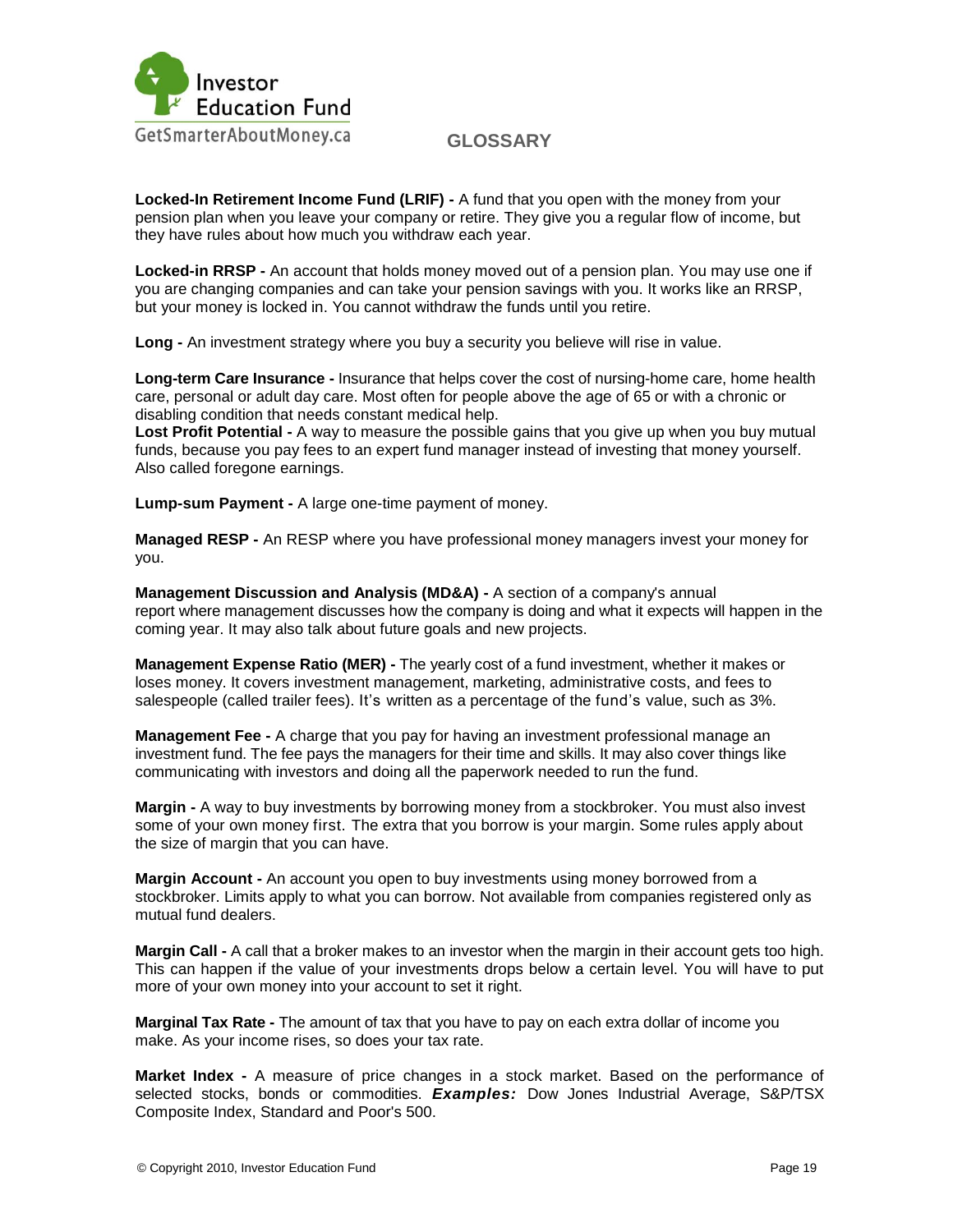

**Market-linked -** A guaranteed investment that works a bit like a stock as well. What you make is tied to the performance of an equity investment (such as stock or a stock market index). But you will not lose money if you hold the investment until it matures.

**Market Price -** The amount you must pay to buy one unit or one share of an investment. The market price can change from day to day or even minute to minute.

**Market Return -** Tells you how much a fund actually grew over a year, before the fund company deducts management and other fees.

**Market Value -** The value of an investment on the statement date. The market value tells you what you would have made if you sold the investment on that day. Example: If you had 100 units and the price was \$2 on the statement date, their market value would be \$200.

**Material Change -** Any information about the company that would have a significant effect on a stock's price once it becomes known to the public. *Examples:* Takeover, management changes, new products.

**Maternity Leave -** By law, the right of a new mother to take time off work to care for a child or make arrangements for the child's care. Also called Parental Leave because the term covers leave for new fathers and for adopting parents as well. May be paid or unpaid.

**Mature -** When an investment such as a bond reaches its maturity date. On that date, you get your money back without any penalty. Any interest payments stop.

**Maturity Date -** The date when an investment becomes due. On that date, you get your money back without any penalty. Any interest payments stop.

**Maximum Loan Value -** The most a dealer can lend you through your margin account. Based on a set percentage of your margin investment.

**Mid-cap Stock -** The stock of a company that has issued shares worth between \$2 billion and \$10 billion. Also called "middle cap".

**Minimum Deposit -** The lowest number of dollars you have to put in a bank account or other investment.

**Minimum Payment -** The minimum amount that you must pay, usually monthly, on a loan or line of credit. In some cases, the minimum payment may be "interest only." In other cases, the minimum payment may include principal and interest.

**Minimum Wage -** The lowest hourly wage a company can legally pay. Different provinces have different minimum wages.

**Minimum Withdrawal -** The smallest sum that you can take out of an account or investment at one time.

**Minting, Mint -** To make a coin by stamping metal; a place where money is coined.

**Money Management -** Planning how to protect and make wise use of your money. Includes budgeting, saving and investing.

**Money Market -** Low-risk investments that mature in less than three years and are very easy to turn into cash. This includes short-term GICs, bonds, and treasury bills.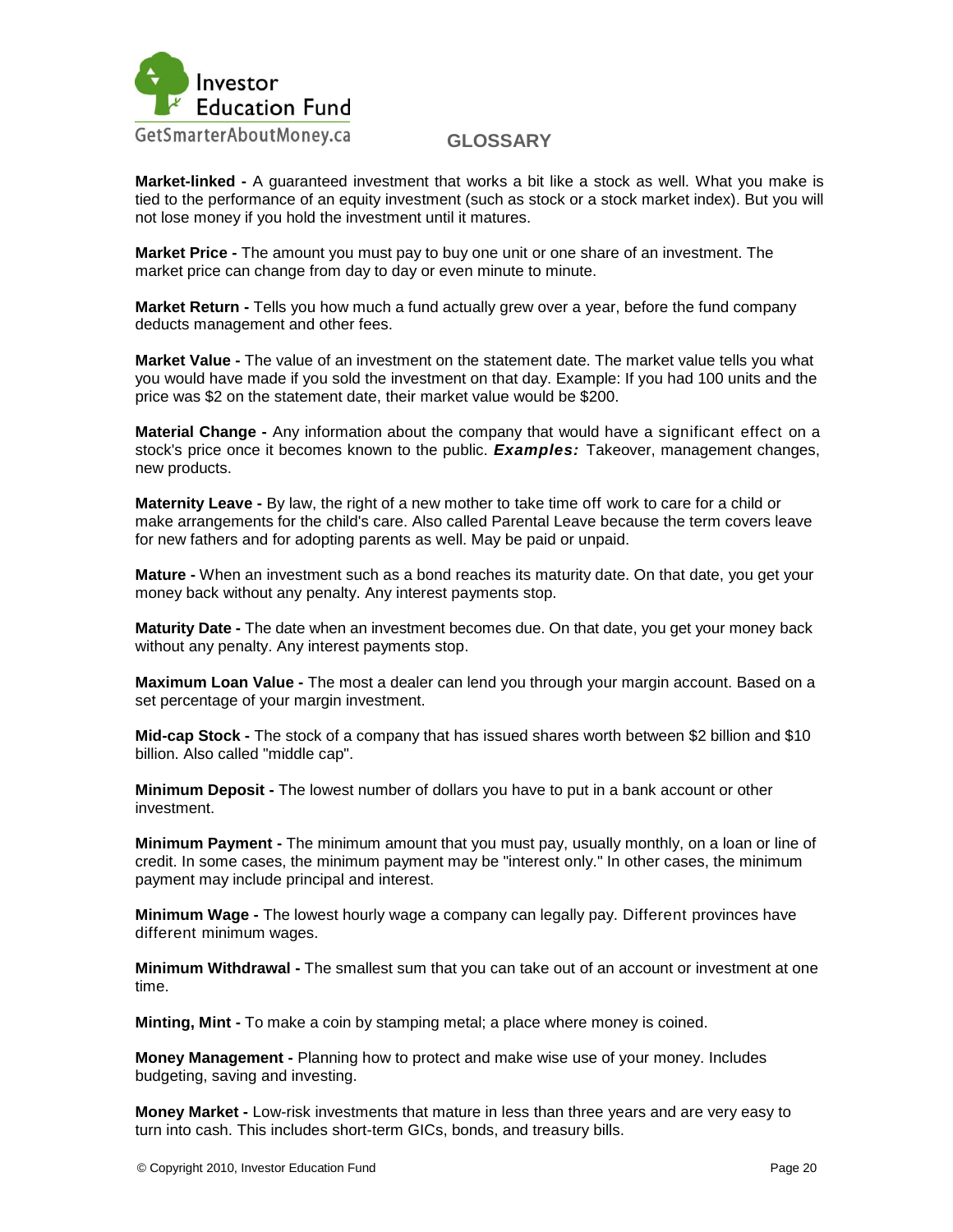

**Money Market Fund -** A fund that invests in short-term, low-risk investments such as treasury bills, bonds and bankers acceptances. Some money market funds specialize in Canadian or US investments or invest only in treasury bills.

**Money Order -** A type of cheque that you can use instead of sending cash by mail. It is a trusted method of payment since you prepay the amount of the money order when you buy it from the bank.

**Mortgage -** A loan that you get to pay for a home or other property. Often the loan is for 20 years or more. You make a set number of payments for a set amount each year.

**Mortgage Fund -** A mutual fund that invests money in mortgages to create income for investors. The income comes from the payments the mortgage holders make.

**Mortgage Insurance -** Insurance you get to cover your mortgage payments in case you get sick, hurt, or die.

**Mutual Fund -** An investment that pools money from many people and invests it in a mix of investments such as stocks and bonds. A professional manager chooses investments that match the fund"s goals for risk and return. You can redeem your fund units at any time.

**Mutual Fund Company -** An investment company that pools money from investors and invests it in a mix of investments, such as stocks, bonds, and money market investments. Most mutual fund companies offer a choice of more than one fund.

**Mutual Fund Dealer -** A company that buys and sells the shares or units of mutual funds for investors.

**Mutual Fund Dealers Association (MFDA) -** An industry group that represents companies that sell mutual funds. MFDA answers to the Ontario Securities Commission. It sets and enforces rules, by-laws and policies for its member firms.

**Nasdaq -** A computer-based system owned by the National Association of Securities Dealers. It provides price quotes and trades on over 5,000 shares. Stocks traded on the Nasdaq are often from smaller, more volatile companies, including start-up companies.

**National Child Benefit -** A government program that makes monthly payments to low-income families with children. Also provides other benefits and services to meet the needs of families with children.

**Needs -** What you require to live the way you'd like.

**Net assets** - For a person or company, the total of savings and other assets (for example, a house if you own one) minus any debts or liabilities

**Net Asset Value (NAV) -** The amount that a single mutual fund unit is worth in dollars. It is based on the value of the assets of the fund, less the fees, expenses and taxes, divided by the number of units in the fund.

**Net Return -** The amount you make from an investment after you pay fees and other costs, including taxes.

**Net Worth -** The value of all your assets, less what you owe.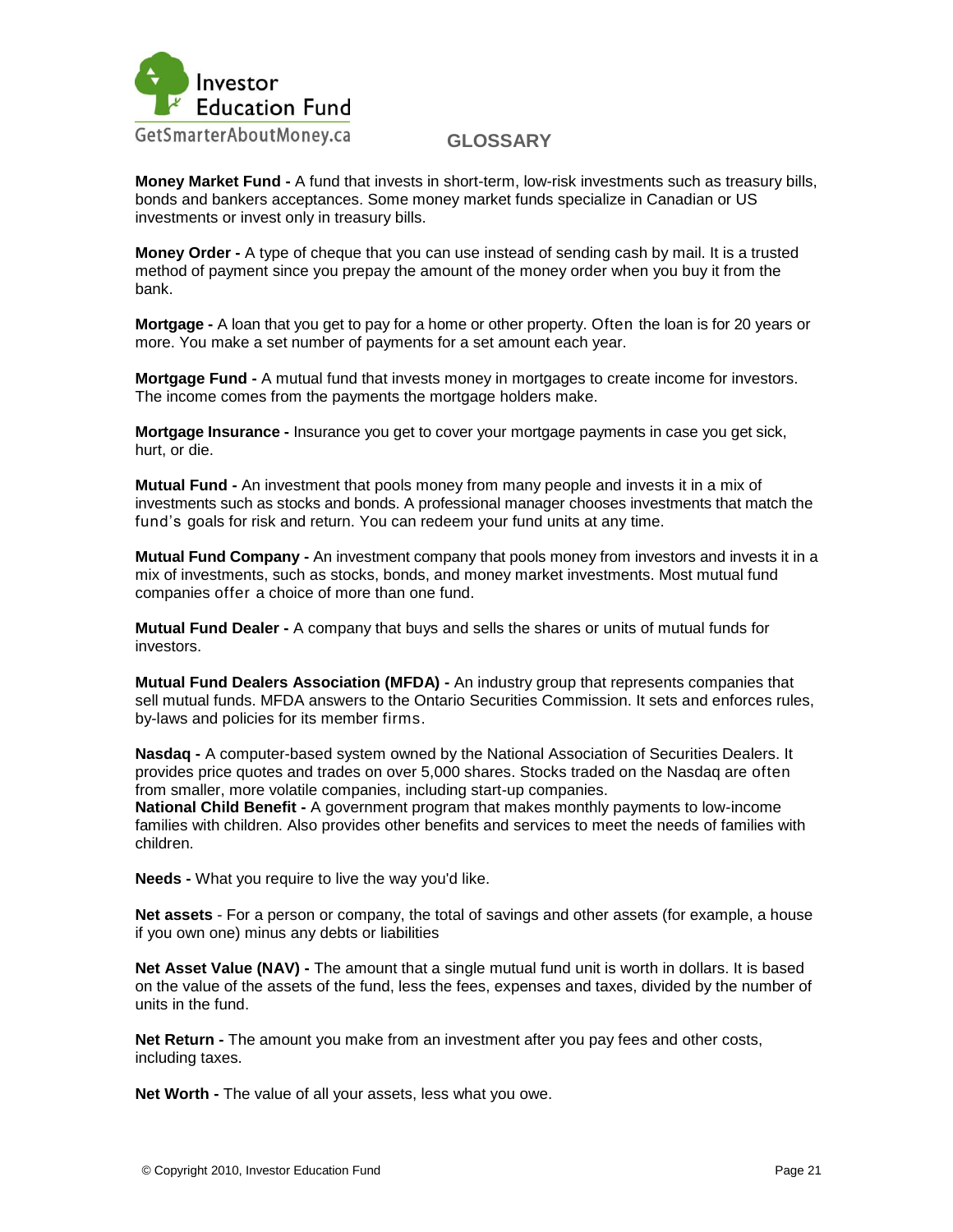

**New York Stock Exchange (NYSE) -** The largest stock exchange in the United States by dollar volume and the second largest by the number of companies listed. Lists companies with shares worth \$21 trillion in total, including \$7.1 trillion in non-U.S. companies.

**No-load Fund -** A fund that does not charge a sales fee or commission when you buy or sell its units.

**Non-Guaranteed -** Investments that do not guarantee what you will make. You could lose some or all of your money. However, you could also get a higher return. *Examples:* Mutual funds, stocks, real estate, gold, income trusts, and hedge funds.

**Not Sufficient Funds (NSF) -** A term used in banking when a cheque cannot be cashed because there are not enough funds in the account. Many banks will charge you a fee for writing NSF cheques. You may also have to pay a fee to the bank where someone tried to cash your NSF cheque.

**Notes to Financial Statements -** Part of a company's financial statements. Provides important added information explaining significant or unusual events affecting the business.

**Offering memorandum -** A document describing the business of an issuer. This document is designed to help potential buyers make an investment decision when they are considering exemptmarket securities.

**Old Age Security (OAS) -** Canada's largest public pension program. You qualify if you are age 65 and you have lived in Canada for at least 10 years after age 18. You may pay tax on your OAS income.

**Ombudsman for Banking Services and Investments -** An alternative, industry-sponsored service established in 2002 to resolve disagreements. Reviews unresolved complaints involving consumers and financial institutions, including investment dealers and most federally regulated trust and loan companies.

**Online Banking -** A secure way to do your banking using the internet. Also known as internet or web banking. You can pay bills, transfer money and more. In most cases, you only need a computer and an internet connection. You don't need special software or hardware.

**Online Brokerage -** A brokerage firm that lets you make your own investment choices and carry them out over the Internet. You pay lower fees than if you used a full service broker.

**Ontario Health Insurance Plan (OHIP) -** Ontario's government-run health plan. It gives each person who lives in Ontario free access to emergency and preventive medical care. Tax money from Ontario and the federal government pays for OHIP services.

**Ontario Securities Commission (OSC) -** Administers rules and regulations for the securities industry in Ontario. Protects investors from unfair, improper or fraudulent practices. Also fosters fair and efficient capital markets.

**Open-ended Fund -** A type of mutual fund where there are no limits on the number of units it can sell. If demand is high enough, the fund will continue to issue more. Will also buy back units when investors want to sell. Most mutual funds today are open-ended.

**Operating Line -** A type of loan that lets you borrow the money you need when you need it, up to a set amount.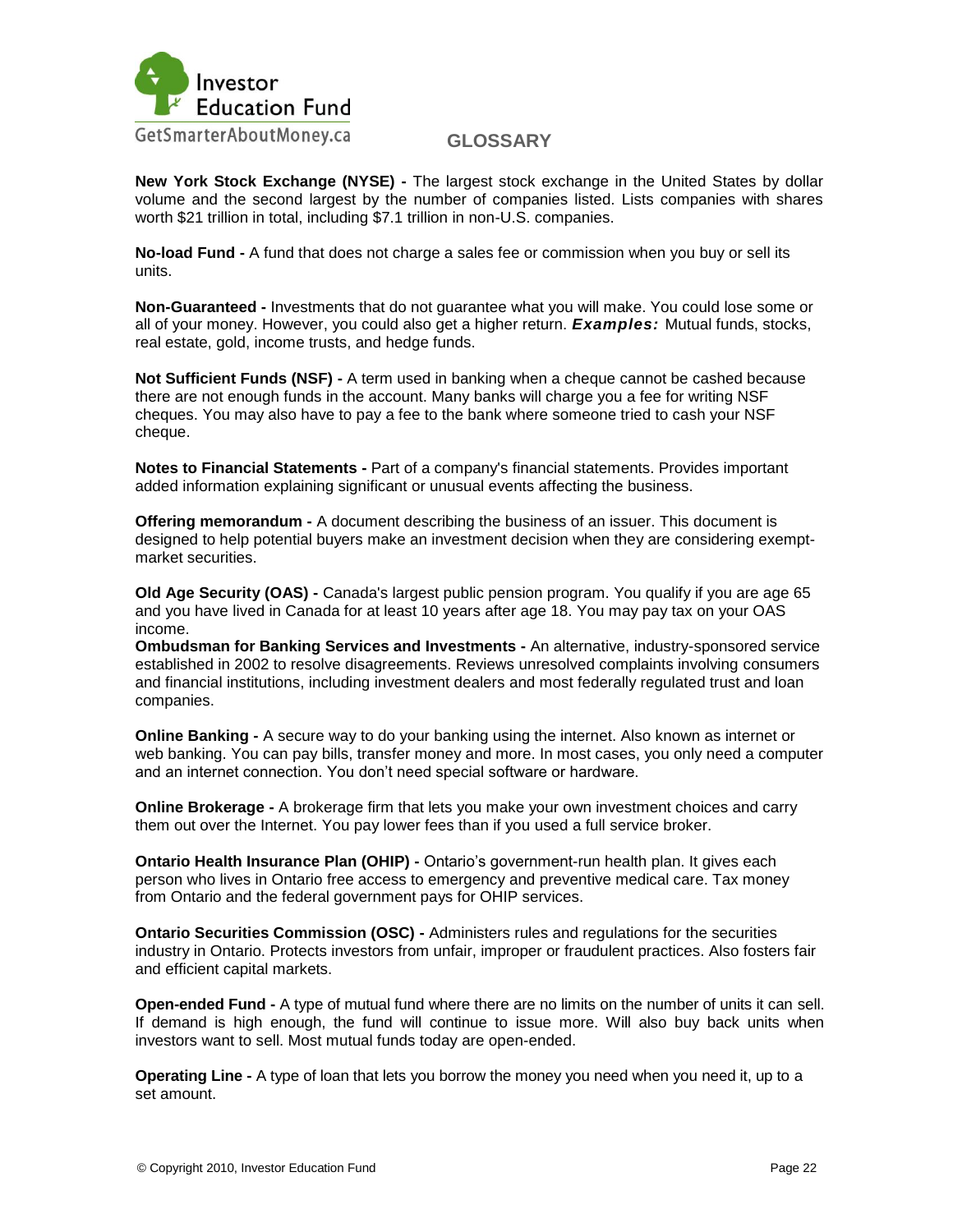

**Operating Statement -** A detailed statement of income, spending and taxes for a business. It shows the health of the business over a period of time – including whether it has made or lost money. Also called an income statement.

**Option -** An investment that gives you the right to buy or sell it at a set price by a set date. The buy right is termed a "call" option, and the sell right is termed a "put" option. You don"t have to exercise the option if you don"t want to. You buy options on a stock exchange.

**Other Fees -** Some fund dealers charge a fee when you sell or transfer your mutual fund. The fee is deducted from your investment. Other fees may include account set-up, wrap account, or annual trustee fees for registered plans such as RRSPs or RRIFs.

**Overdraft Protection -** A loan from your bank that covers withdrawals if you don't have enough cash in your account. Overdraft protection can loan you money to cover ATM withdrawals, debit card purchases, electronic transfers, and cheques. A limit often applies. **Overtime -** Each extra hour worked over 40 hours a week. **Parental Leave -** See Maternity Leave.

**Password -** A secret word or code you use to control access to your bank account or other private information. Anyone trying to access your account must know the password first.

**Payday Loan -** A small, short-term, high-rate loan that you can get if you have pay coming from work. A very costly way to borrow money. Also called a cash advance loan.

**Payroll Savings Program -** A way to have money taken automatically from your pay and put into a special savings account. The idea is that if you don't see the money, you won't miss it  $-$  or spend it.

**Penny Stock -** Low-priced stocks that typically sell for less than one dollar per share. Usually offered by companies with good growth prospects but limited assets and a short operating history.

**Pension -** A steady income you get after you retire. Some pensions pay you a fixed amount for life. Others save up money for you while you are working. You use that money to create income after you retire.

**Pension Fund -** An account that holds all the money that an employer and employees contribute for pensions. It also holds interest and investment earnings. The fund pays out pension benefits to plan members when they retire.

**Performance Ratios -** Tools that investment analysts use to assess the outlook for an investment.

**Permanent Life Insurance -** Life insurance that covers you for life. There are two main types: whole life and universal life. It pays money when you die (a death benefit) and lets you build cash savings (the cash value). You can save, spend or borrow against the cash value.

**Permanent Whole Life Insurance -** Permanent insurance that pays a set death benefit for a set cost to you. Also has a cash value.

**Personal Identification Number (PIN) -** A secret access code or password that you set up to access your accounts by phone, internet or bank machine. It stops other people from accessing your accounts.

**Phishing -** A type of fraud where a stranger poses as a trustworthy person or business to get your private information, such as passwords or credit card numbers. It is often done using email or an instant message.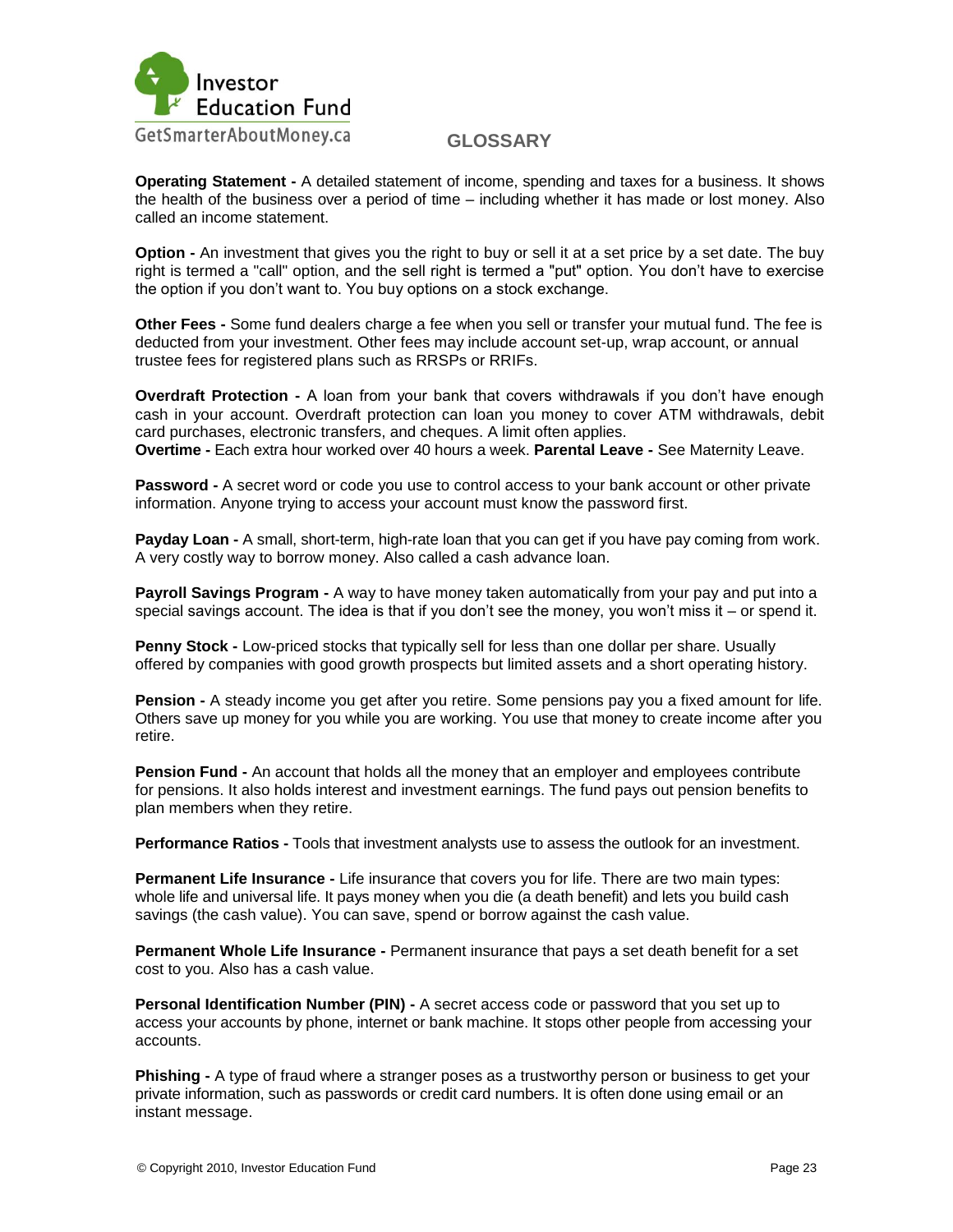

**Piecework -** Work that pays based on the number of pieces produced, instead of an hourly wage or salary.

**Policy -** A written contract for insurance. It describes how long you are covered, what you are covered for, any part that you have to pay (the deductible) and what you will pay for the insurance (your premium).

**Pooled fund -** Investments where institutional, sophisticated, and high net worth investors contribute funds that are invested and managed by an investment manager. They are used to reduce trading costs.

**Portfolio -** All the different investments that an individual or organization holds. Includes stocks, bonds and mutual funds.

**Portfolio Manager -** An investment professional who manages your investment portfolio. For example, they buy, sell, and monitor investments that fit their clients" goals and tolerance for risk.

**Power of Attorney -** A legal paper where you give someone the power to make financial and health care decisions for you if you are not able. Rules vary from province to province.

**Pre-Authorized Debit (PAD) -** An arrangement you sign to have money taken out of your account on a set date. *Examples:* Mortgage payments, charitable donations, RRSP investments, and insurance payments.

**Preferred Share -** A type of stock that gives you the right to get regular, set dividends, get part of the company"s assets if it closes its doors, and sell shares at set times or convert to common shares. Does not give you voting rights.

**Premium -** The amount you will pay each month to get insurance. The more insurance money your loved ones will get after your death, the higher your premium will be.

**Present Value -** Value today of money you will receive in the future. Calculated by reducing the future amount at an appropriate compound interest rate.

**Price to Earnings Ratio -** Tells you whether a stock's price is high, or low, compared to its earnings. *Example:* If a company's stock currently sells for \$50 a share and its earnings per share are \$5, it would have a Price to Earnings Ratio (P/E) of \$50 divided by 5, to equal 10.

**Primary Market -** Where a new security is offered to investors for the first time. *Example:* buying a company's stocks from a company it hires to sell them (the underwriter).

**Principal -** The total amount of money that you invest. Or, the total amount of money you owe on a debt.

**Principal Protected Note (PPN) -** A hedge-fund linked investment. It guarantees that you get your money back after 5-10 years. It does not guarantee that you will make money.

**Private Issuer -** A company with no more than 50 security holders (not including employees or former employees). It does not sell its securities to the public.

**Private Issuer Exemption -** When a private issuer is allowed to sell its securities to certain individuals (such as a founder, director, officer, or accredited investor) without having to file a prospectus and without engaging the services of a registered dealer.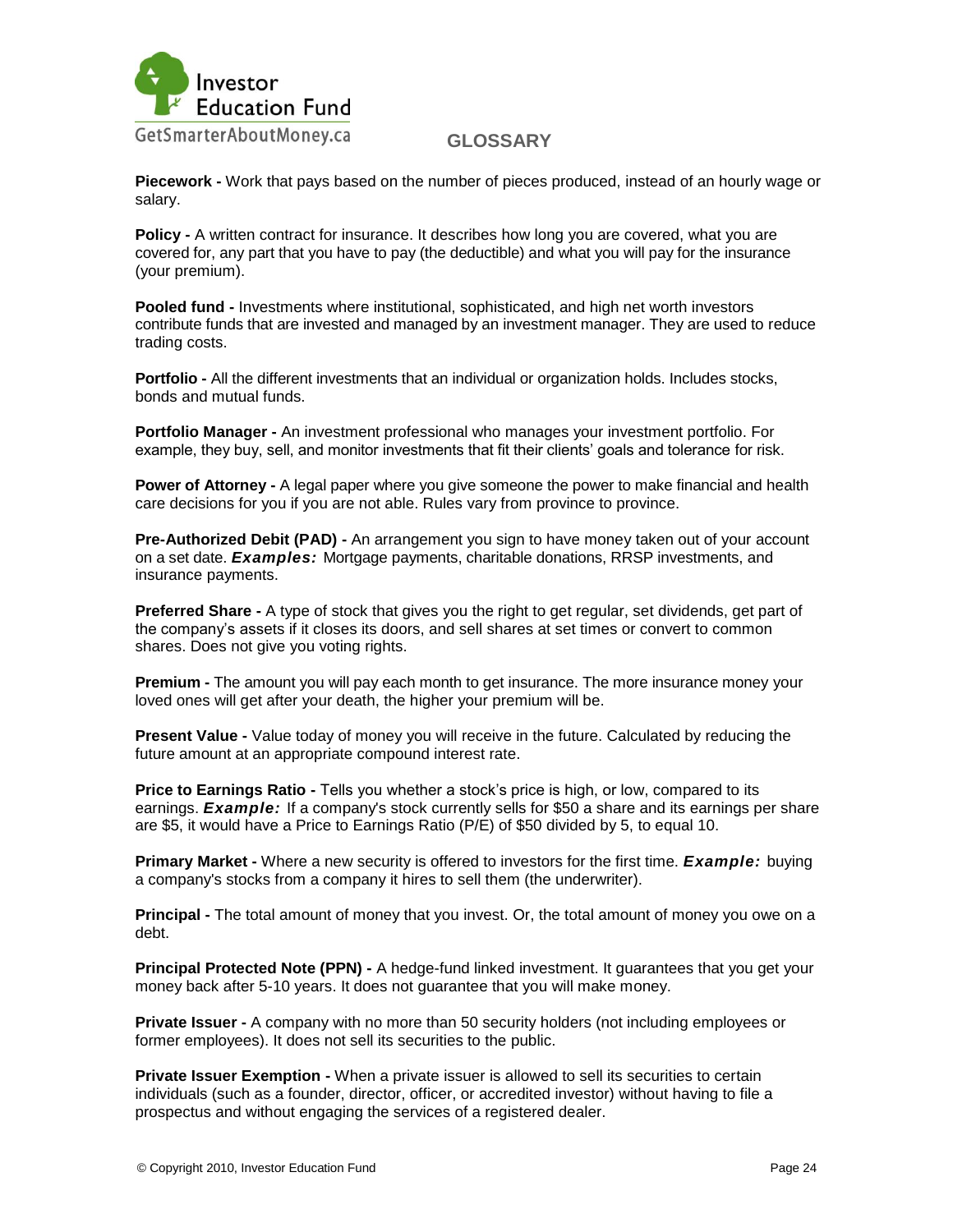

**Pro Forma Earnings -** An informal way to show investors how certain changes in a company may affect its results. Shows results "as if" the change had happened at the beginning of the reporting period.

**Probate -** Fees to settle your estate after your death. The probate process includes reviewing your will to make sure it is valid. Also includes paying your debts and giving your money and property to the beneficiaries you have named in your will.

**Profit -** A financial gain for a person or company. Equals the money left over after you subtract your costs from the money you made.

**Profit After Fees -** What you make on a mutual fund investment after you've paid the fund fees and other charges.

**Pro Forma Financial Statements -** Reports that help investors understand the affect of an actual or possible change in a company. Shows what would have happened to company results if the change had taken place at the beginning of the reporting period.

**Projected Cash Reserve -** The money that a company expects to have at some future date to fund its operations.

**Projected Growth -** The amount that a company expects its earnings to grow by some future date.

**Property Tax -** A tax charged on real estate by the local government. In most cases, the amount you pay is based on the value of your property. The money gives cities the dollars they need to deliver programs and services.

**Prospectus -** A legal document that sets out the full, true and plain facts you need to know about a security. Contains information about the company or mutual fund selling the security, its management, products or services, plans, and business risks.

**Prospectus exemption -** Allows a company lawfully to sell securities without providing a prospectus. Prospectus exemptions can be found in many places, including the Securities Act (Ontario), its General Regulation, and OSC Rule 45-501, "Exempt Distributions."

**Put Option -** An agreement that gives you the right to sell a stock, bond, or other investment at a set price within a set time period. Also called a "put." You buy a put hoping that the stock price will drop and you can sell it for more than its market price.

**Quarterly Filings -** The financial reports that a public company must provide every three months to investors.

**Real Estate Fund -** A mutual fund that invests in the real estate industry to create income and capital gains for its unitholders.

**Real Estate Income Trust (REIT) -** A company that owns and sometimes operates incomeproducing real estate. Traded on major exchanges just like stocks and given special tax advantages. *Examples:* apartments, malls, offices, and industrial parks.

**Real Return -** What you make on an investment, after you remove the effect of inflation.

**Real Return Bond (RRB) -** A special Government of Canada bond that protects you from inflation. You get higher interest payments if the Consumer Price Index rises. You will also get back more money than you invested to keep pace with rising prices.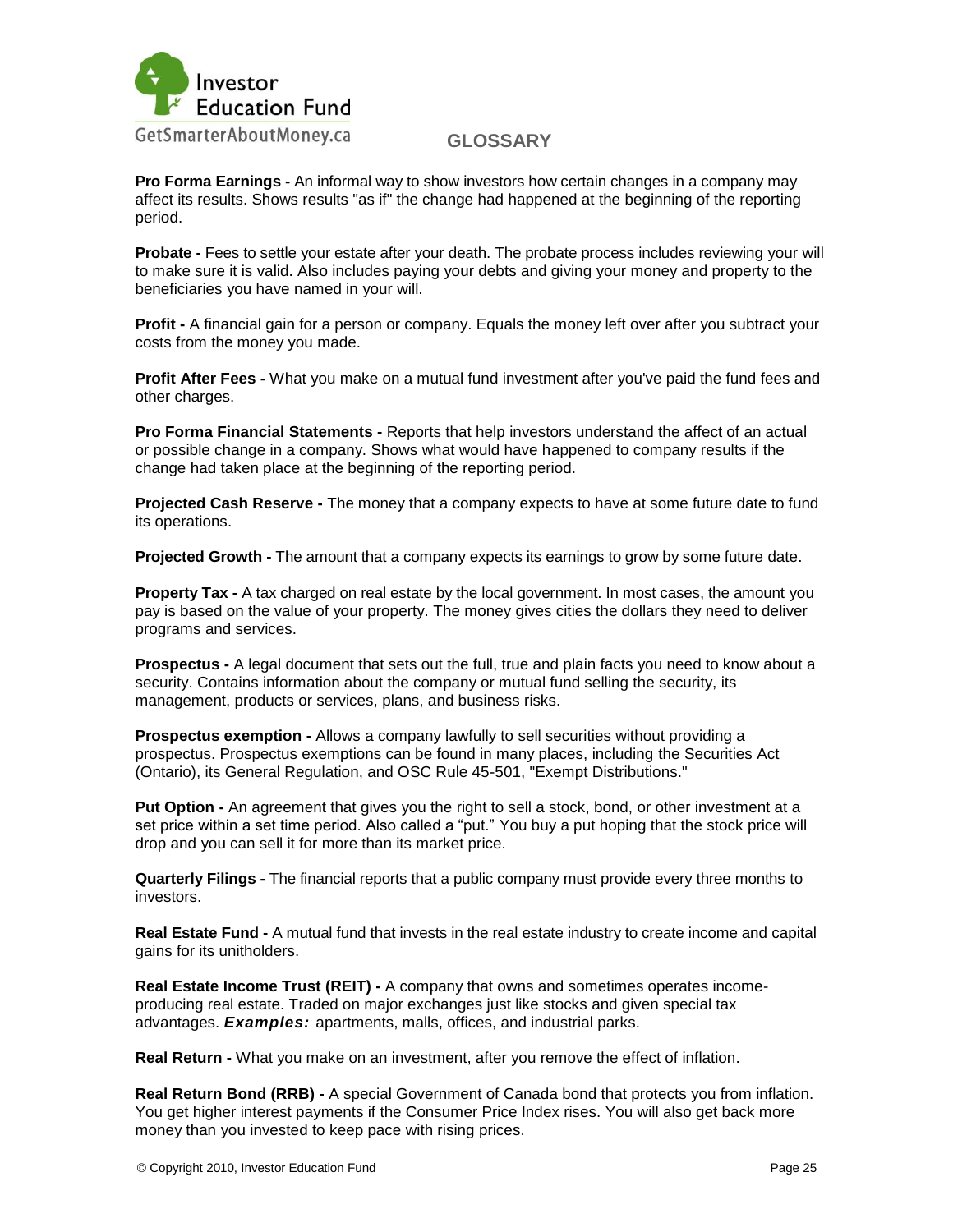

**Realized Capital Gains -** The money you make when you sell an investment for more than you paid for it. You have unrealized capital gains when you know that an investment has gone up in value, but you have not yet sold it.

**Redeemable GIC -** A Guaranteed Investment Certificate (GIC) that gives you the option to cash out early, without penalty. It guarantees that you will get your money back, with interest.

**Redemption Fee -** A fee that some mutual funds charge when you sell or redeem units. Unlike a deferred sales load, you pay this fee to the fund (not to a broker). It covers the costs of redeeming your units.

**Registered -** Advisers and investment companies licensed by a securities regulator to buy and sell investments or advise on investments. Also, accounts and retirement plans protected by income tax and other laws.

**Registered Education Savings Plan (RESP) -** A special savings plan that helps you save for a child's post-secondary education. The money that you save in the plan grows tax-free.

**Registered Pension Plan (RPP) -** A formal plan that provides benefits to you when you retire. Your employer puts money into the plan and sometimes you do too. RPPs are registered with the Canada Revenue Agency. You don"t pay tax on the money in your plan until you take it out.

**Registered Retirement Income Fund (RRIF) -** A plan that holds your retirement savings and provides income after you retire. It works like an RRSP in reverse because you withdraw money instead of saving. There are rules about how much you take out each year.

**Registered Retirement Savings Plan (RRSP) -** An account that lets you save for retirement while lowering your income taxes. You choose how you want to invest your savings. You don"t pay tax on any money in your account until you take it out.

**Registrant -** Investment firms and their employees registered with the Ontario Securities Commission. They must register before they can legally provide investment services.

**Regulator -** Agencies of the 13 provincial and territorial governments in Canada. They work together to coordinate and harmonize regulation of the Canadian capital markets. The Ontario Securities Commission is the largest regulator in Canada.

**Remortgage -** The process of getting more financing on a property that you already hold a mortgage on.

**Reporting Issuer -** A company that has issued voting shares, or sells shares, on any recognized stock exchange in Ontario. Must file a prospectus and obtain a receipt from the Ontario Securities Commission.

**Resale Restrictions -** Multilateral Instrument 45-102, "Resale of Securities," sets out the rules for reselling exempt-market securities.

**Restricted Voting Shares -** Like common shares, but with restricted or no voting privileges.

**Retained Earnings -** The total profits of a company. Equal to annual earnings minus all expenses and dividends. Sometimes reinvested in the business to drive future growth.

**Retirement Compensation Arrangement (RCA) -** A retirement savings plan that lets a company add to the pensions of higher paid employees. You don"t pay tax on the money in your account until you take it out.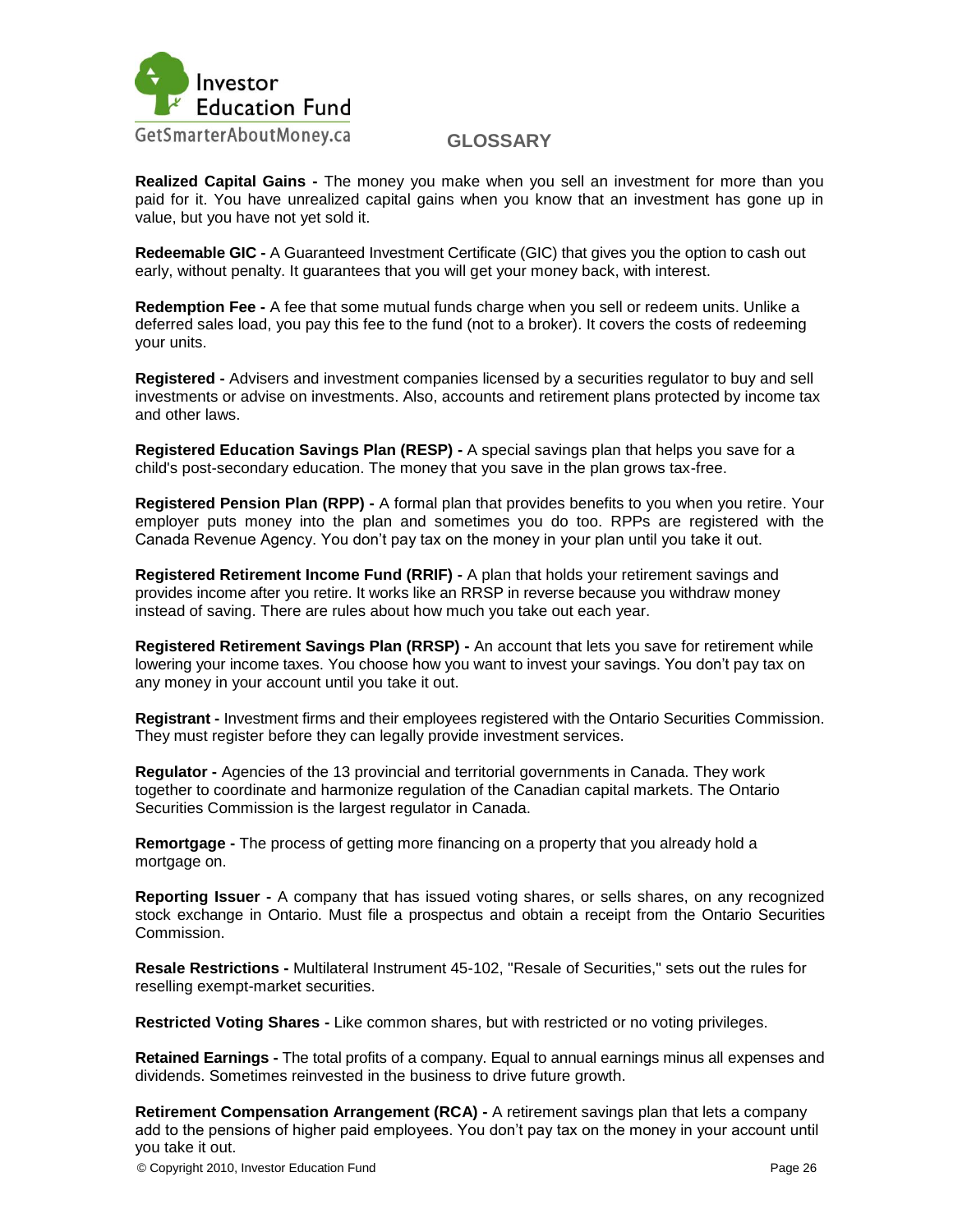**Retirement Income Fund -** A retirement plan that lets you defer taxes on any money that you have in your account. You use it to create income from your retirement savings. You must withdraw a certain amount each year. *Example:* Registered Retirement Income Fund (RRIF). **Retiring Allowance Rollover -** A special deposit to your RRSP based on money that you have received for long service, or when you lose your job. It does not affect your normal RRSP contribution limit.

**Return -** The gain or loss you make on an investment over a set period of time. It is often stated as a percentage. *Example:* a 5% rate of return.

**Return on Investment -** The profit or loss an investment makes in a year. Expressed as a percentage of the original amount invested. *Example:* 10% return= \$10 profit on a \$100 investment.

**Revenue -** A company's total annual sales, including discounts and returned merchandise

**Reverse Mortgage -** A special loan that lets you borrow back money you put into your home over the years. The loan may equal 10%-40% of your home's value. As long as either you or your spouse is living in the home, you don"t have to pay back what you owe.

**Right -** Where a company gives its shareholders the chance to buy more shares before offering them to other investors. They are issued at a specified price within a specified period of time based on the number of shares each shareholder already owns.

**Right of Survivorship -** A legal agreement between people who are holding property jointly. It means that if one owner dies, the property will pass to the remaining owner. It cannot pass to another heir.

**Risk -** The degree of uncertainty about what you'll get back from an investment. Higher risk means more chance of losses. *Example:* Futures, options. Lower risk means there is less chance that you will lose any of your initial investment. *Example:* Bonds, treasury bills.

**Risk Tolerance -** How comfortable you are with not knowing what you will make from your investments. Also, how well you can live with losses if the stock market drops.

**Royalty Trust -** An investment related to energy products, often fossil and synthetic fuels.

**Rule of 72 -** A simple formula that tells you roughly how long it will take to double your money. **Example:** An investment growing at a rate of 8% per annum could be expected to double in value in approximately nine years.

**Salary -** A fixed amount that is paid to you regularly by your employer as wages. Usually worked out on an annual basis, not hourly.

**Sales fees -** Fees that you pay when you buy an investment. For mutual funds, they are also called "loads." They pay the financial advisors and mutual fund distributors who sell funds on behalf of mutual fund companies. You may get a lower fee if you ask.

**Savings -** The part of your income that you don't spend. The difference between what you make and your expenses.

**Savings Account -** A bank account intended for depositing funds. Pays interest and lets you withdraw cash at any time.

**Savings Bond -** A special bond that the federal and some provincial governments will issue, for example, the Canada Savings Bond (CSB). In most cases, it is sold at regular times each year and pays a set rate of interest. Fees are included in the cost of the bond.

**Scam -** When someone tries to make money by misleading or tricking another person.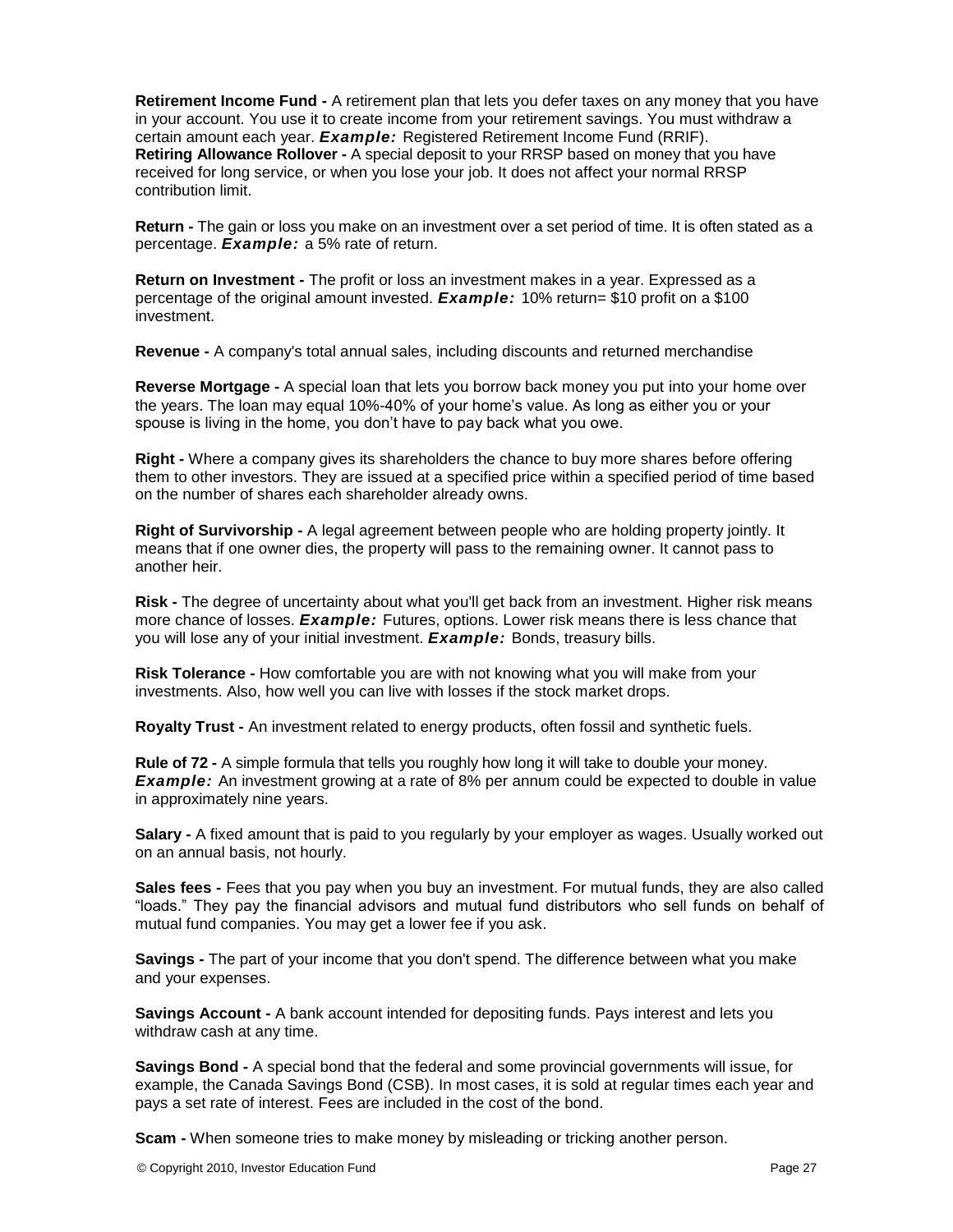

**Scholarship Plan -** A type of Registered Education Savings Plan (RESP) that pools together the money of many investors. An investment manager invests the money for you, often in lower-risk, fixed-income investments, such as bonds and GICs. Enrolment fees are often high. And, there may be strict rules.

**Scholarship Trust Company -** A company that offers pooled Scholarship Plan RESPs.

**Secondary Market -** Where you buy a security from another investor, not the company that issued the stocks. Usually handled through a stock exchange.

**Sector -** A part of the economy where businesses provide the same or a related product or service. May also refer to a group.

**Secured -** A loan that you back with some assets, such as your home, car, or life insurance. The property that backs your loan is called your collateral. This makes it safer for a bank to give you the loan, so you can often get a better interest rate.

**Securities Commission -** A government group that enforces the securities act in each part of Canada. This act is made up of laws that set down the rules for issuing and trading securities. In Ontario, the Ontario Securities Commission regulates the investment industry.

**Security -** An investment that gives you part ownership of a company, such as a stock, mutual fund or bond. They often come with a piece of paper, called a certificate.

**Segregated Fund -** A Canadian insurance product sold only to Canadians. "Seg funds" offer a limited guarantee that protects part (75%-100%) of the money that you invest. In the event of your death, they pass to the person you name, without any probate fees.

**Self-directed RESP -** An RESP plan where you choose the investments you want to hold. You can choose one type of investment (for example, GICs or mutual funds), or you can mix and match different types, including GICs, mutual funds, bonds, and stocks.

**Self-directed RRIF -** A retirement plan that you use to create income after you retire. You can choose from a wide range of investments, or work with an adviser. There are rules about how much you take out each year. You don't pay tax on the money that stays in your plan.

**Self-directed RRSP -** A retirement savings plan that lets you choose from a wide range of investments. You can make your own choices, or work with an adviser. There are rules about how much you save each year. You don"t pay tax on the money that stays in your plan.

**Self-help Will Kit -** A package of materials that helps people prepare a will without a lawyer. Most kits have pre-printed legal forms, instructions, and tips.

**Self-regulatory Organization (SRO) -** A non-government organization that ensures member firms meet agreed-upon standards set by provincial laws for securities. *Examples:* the Investment Industry Regulatory Organization of Canada and the Mutual Fund Dealers Association of Canada.

**Service Fee -** The fee that you pay to hold a bank or investment account. It covers services that help you access and manage your money. You can pay for each service you use, or pay a flat fee that will cover a package of services.

**Severance Pay -** Money and other benefits that you may get when you lose your job. It reflects your years of service with your employer. Some conditions apply.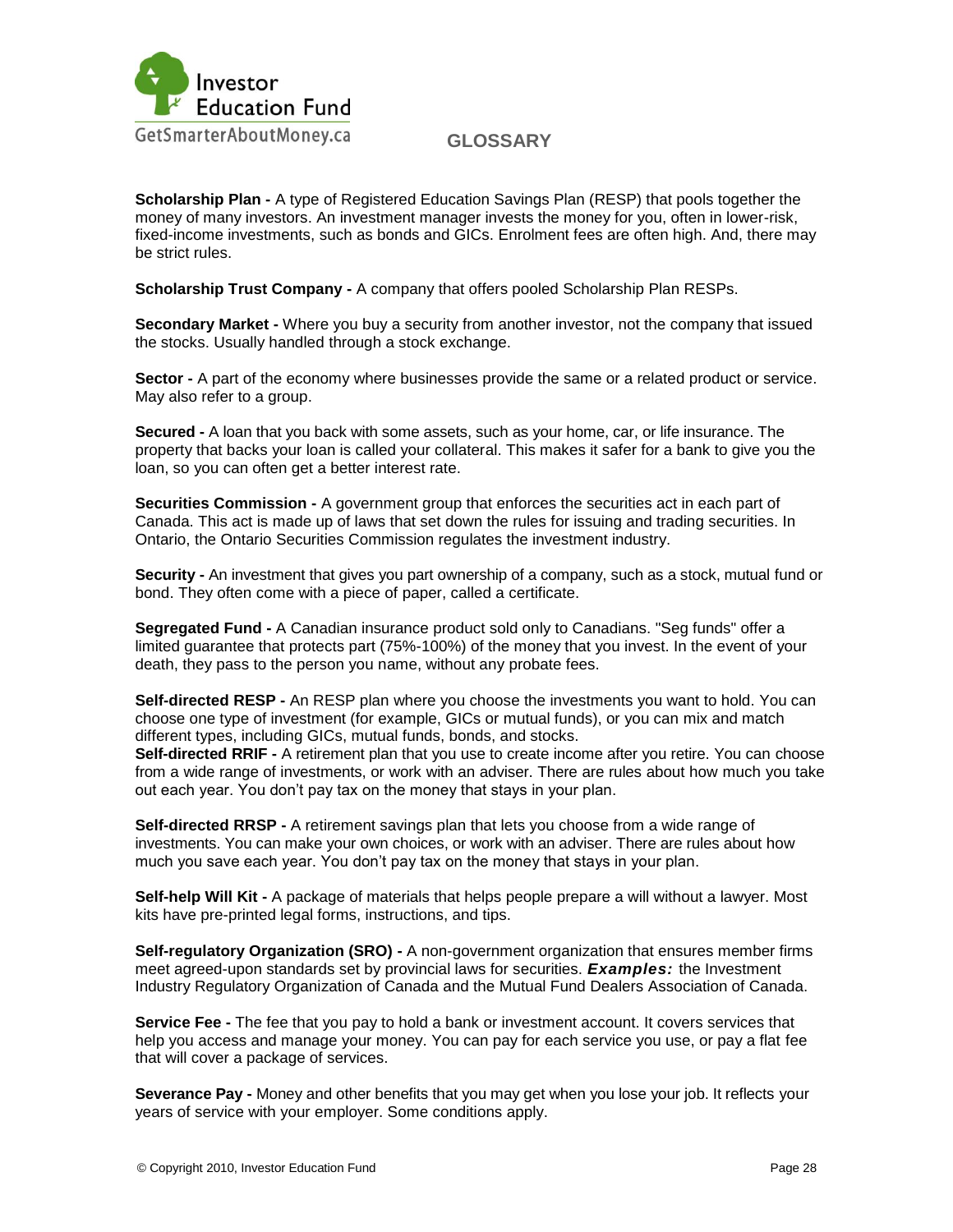

**Share -** A piece of ownership in a company. A share does not give you direct control over the company's daily operations. But it does let you get a share of profits if the company pays dividends. The two main types of shares are common shares and preferred shares.

**Share Certificate -** A document that represents a shareholder's part ownership of a corporation.

**Shareholder -** A person or organization that owns shares in a corporation. May also be called a stockholder.

**Sheltered -** An investment or savings plan that lets you grow your savings free of tax. *Examples:*  Registered Retirement Savings Plan (RRSP), Registered Retirement Income Fund (RRIF), or Registered Education Savings Plan (RESP).

**Short-selling -** A way to make money on an investment that you believe will drop in value. You borrow shares of a stock and then sell them right away. When the price drops, you buy the shares back at a lower price and return them to the original owner.

**Small Cap -** A term for companies where the total value of all their shares is small. Typically describes newer businesses often fast growing and usually more volatile.

**Small Claims Court -** Handles relatively minor claims (under \$10,000 in Ontario) for compensation and damages. No lawyer required.

**Social Insurance Number (SIN) -** A personal number you get from the Government of Canada. You need a SIN to use many government services. The Canada Revenue Agency uses the SIN for tax reporting purposes. SINs are issued by Human Resources and Skills Development Canada.

**S&P 500 (Standard & Poor's 500 Index) -** A US stock-market index made up of 500 stocks chosen for their market size, liquidity, and industry grouping, among other factors. It is meant to be a leading yardstick of US equities. Standard & Poor"s tracks the data.

**Specialty Fund -** A speciality fund may invest in a specific geographical area (e.g., Asia) or a specific industry (e.g., high technology companies).

**Speculative -** High-risk investments that you buy to profit from a change in price. In most cases, you do not buy these investments for income or dividends.

**Spousal RRIF -** A RRIF that you create with money from a spousal RRSP.

**Spousal RRSP -** An RRSP for spouses or life partners where the higher earner puts money into a plan in their spouse's name. The spouse can use the funds after a certain time period. You use it to split income in retirement, which lowers the tax you have to pay.

**Spousal Support -** Money that one spouse has to pay to another, by law, after a divorce. Also called alimony.

**Spousal Trust -** A trust account that you set up for your spouse to defer tax. All income must be paid to your spouse and no one else can have use of the money, even by way of loan, during his or her lifetime. No tax is due until your spouse gifts or sells the assets, or dies.

**S&P/TSX Composite Index -** An index for the Toronto Stock Exchange that tracks the performance of Canadian equities. Standard & Poor's manages and maintains the data.

**Stale Dated -** Cheques older than six months, which are usually no longer valid.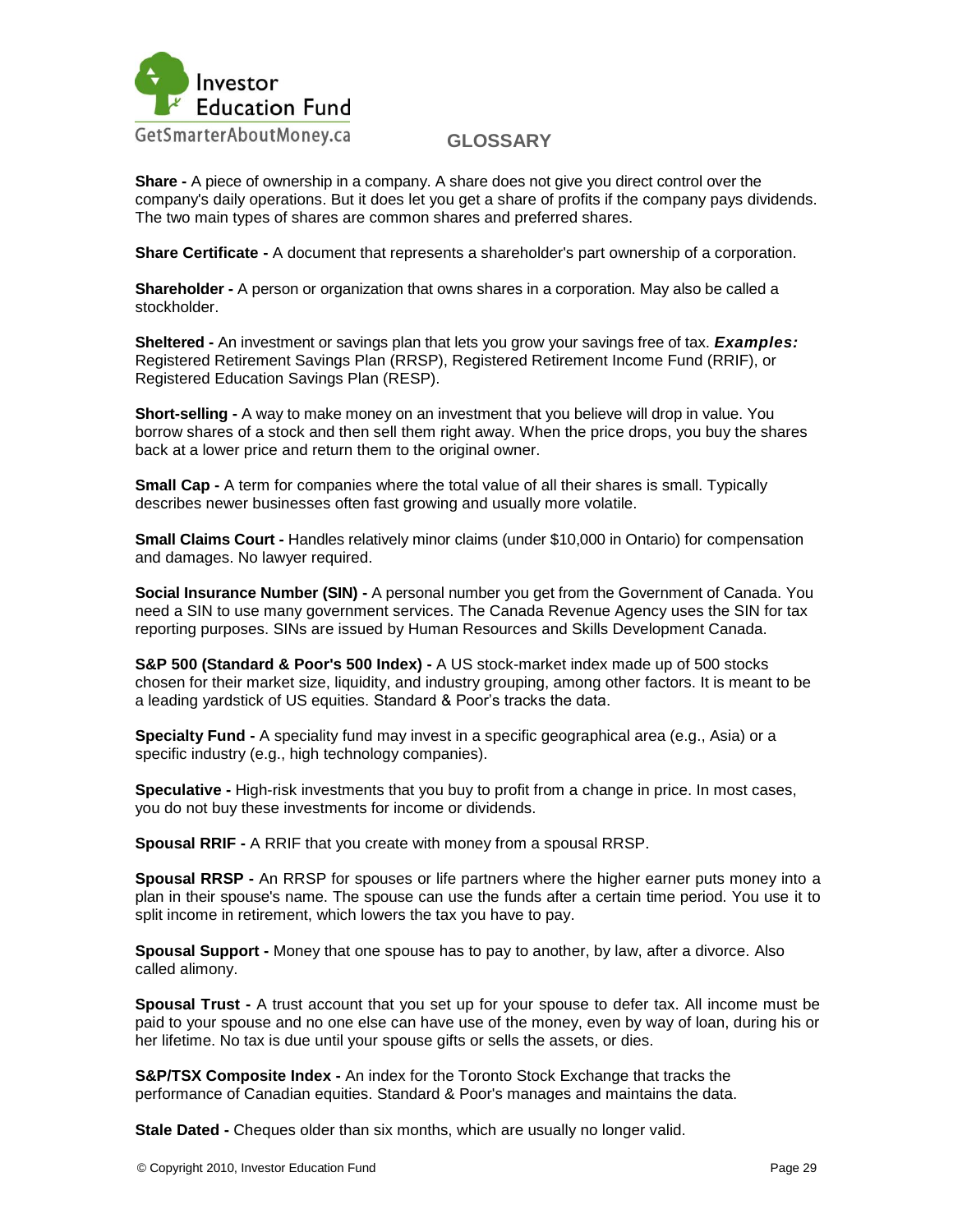

**Stock -** An investment that gives you part ownership or shares in a company. Often provides voting rights in some business decisions.

**Stock (Equity) Fund -** A fund that invests in stocks (also called equities), rather than bonds, GICs or other investments. Often the goal is to provide long-term growth through capital gains.

**Stock Exchange -** An organization that supports stockbrokers and traders who trade stocks and other investments. Also supports companies who issue or redeem securities and pay income and dividends. The Toronto Stock Exchange is the largest in Canada today.

**Stock Market -** Where companies that need money for their operations do business with people who have money to invest. Supports the organized trading of stocks, in most cases through a stock exchange.

**Stock Market Index -** A listing that tracks a group of stocks and their value. The stocks all have something in common. They may trade on the same exchange, belong to the same industry, or be about the same size. Indexes can help assess the results of mutual funds.

**Stock Option -** A contract that gives you the right to buy (a call) or sell (a put) a stock at a set price within a certain period or on a specific date. You don"t have to use the option if you find you will lose money doing so.

**Stock Purchase Plan -** A plan that lets employees buy shares of their company. Often you can get the shares at a discounted price, or your employer will match the dollars that you put into the plan.

**Stock Split -** When a company takes steps to divide the shares it already has into more shares. The total dollar value stays the same. The price per share drops, so more people can afford to buy the stock than before.

**Stockbroker -** A licensed professional or firm that charges a fee for buying and selling investments.

**Stockholder -** A person or organization that owns shares in a corporation. May also be called a shareholder.

**Strip Bond -** A bond that has its interest payments separated off. This leaves you only the principal to buy, most often at a lower price because you don't get the interest. You get back the money you invest when the bond matures, without interest.

**Student Loan -** Money that the government or a financial institution lends to students to help them pay their education costs. These loans usually carry lower interests than other loans.

**Succession Plan -** The process of planning what will happen if a key person within a company leaves, retires or can no longer do their job.

**Successor Annuitant -** A spouse or common-law partner who you name as the sole beneficiary of your RRSP or RRIF. The plan will pass to your surviving spouse, and payments may continue without any break. You can only name your spouse or partner as your successor annuitant.

**Symbol -** The symbol for the investment when it is traded on a stock exchange. All stock traded on the Toronto Stock Exchange have a stock ticker symbol. You can enter that symbol on the TSX website to get an up-to-date stock price.

**Systemic Withdrawal Plan (SWP) -** A service that some mutual funds offer where they pay cash distributions to investors at set intervals.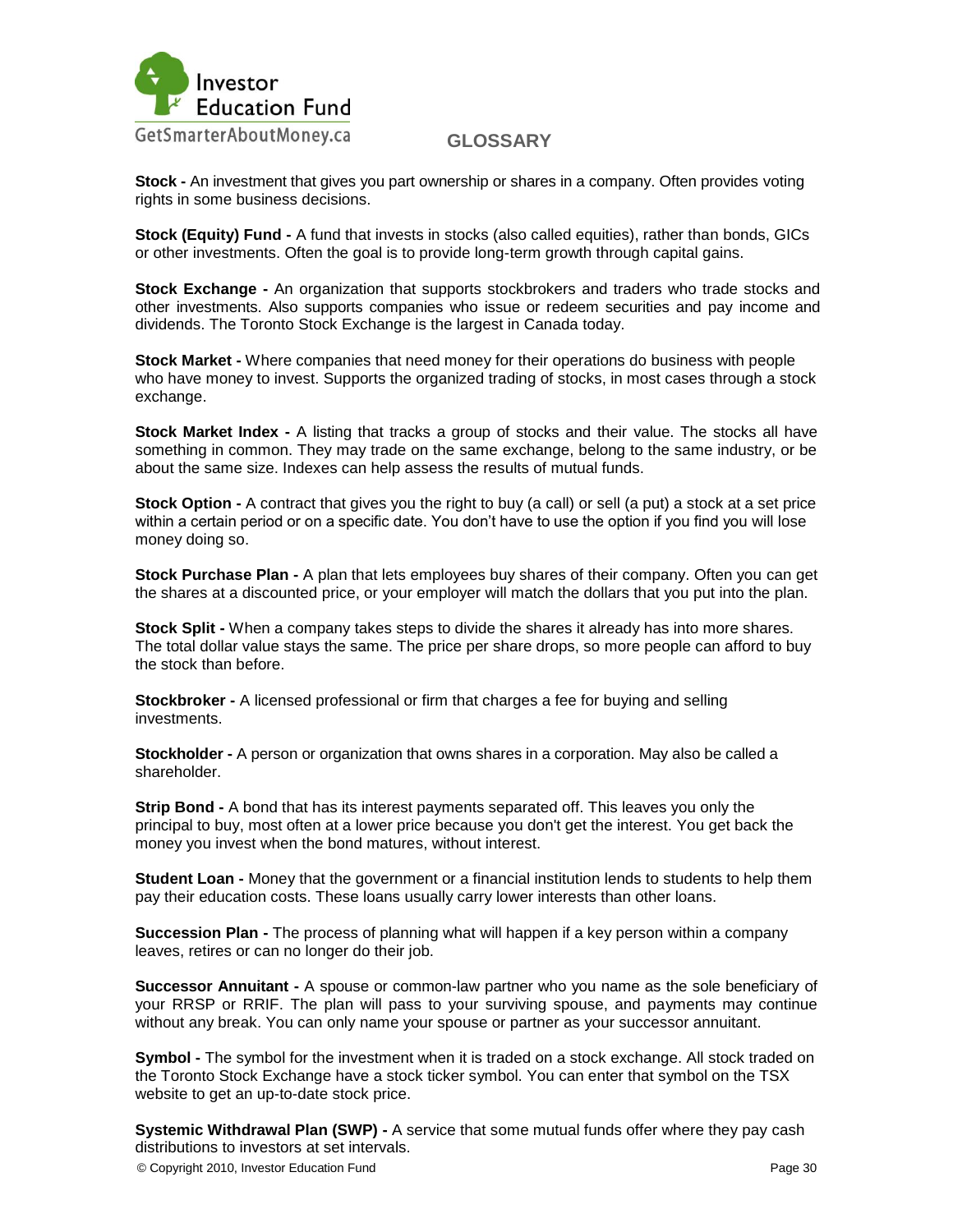

**Tax -** A fee the government charges on income, property, and sales. The money goes to finance government programs and other costs.

**Tax Bracket -** The rate at which you pay tax, based on your income level.

**Tax Break -** A tax credit or tax deduction that lowers the tax you or a company owe. Governments often offer tax breaks to help people save, go to school, or pay costs such as child care.

**Tax Credit -** The amount you can deduct from your income when you file your taxes. This lowers the tax that you owe. The government offers many different tax credits, but you get them only if you qualify. In some cases, you get a cash payment.

**Tax Deduction -** A cost that you can deduct from your income when you file your taxes. It lowers the tax that you owe. *Example:* If you contribute \$5,000 to your RRSP, you can deduct \$5,000 from your income when you file your taxes.

**Tax Rate -** The rate at which you or a business pays tax on income. Often stated as a percentage, such as 25%.

**Tax Return -** The government form that you use to file your income taxes. You send the form to the Canada Revenue Agency.

**Taxable Income -** The amount of income you have to pay tax on, after tax credits and deductions.

**Tax-free -** Money that you don"t pay tax on. Often you have to keep the money in a special account, such as a Registered Retirement Savings Plan (RRSP).

**Telephone Banking -** A service that lets you do your banking over the telephone. Uses a computerized system where you choose options by pressing numbers on your phone key pad. To keep your account secure, you must use a password or answer some special questions.

**Term -** The period of time that a contract covers, for example, an insurance contract. Also, the period of time that an investment pays a set rate of interest.

**Term Annuity -** An annuity that pays a guaranteed income for a set term, such as five, 10, 15 or 20 years. Also called a fixed term annuity. If you pass away before the end of the term, your payments will go to someone you name as your beneficiary, or to your estate.

**Term Life Insurance Policy -** An insurance policy that covers you for a set period of time (the term). It pays a set payment if you die before the end of the term. At the end of the term, you can choose to renew the policy or let it end.

**Term Loan -** A loan from a bank for a specific amount that you must pay back following a set schedule. The loan may have a floating interest rate. Term loans almost always mature between one and 10 years.

**Thinly Traded -** An investment, such as a stock, that does not trade often or in big amounts.

**Ticker -** An electronic record of current or recent trading activity on an exchange. Used to be printed on paper.

**Time and a Half -** Payment of one and a half times the regular hourly wage.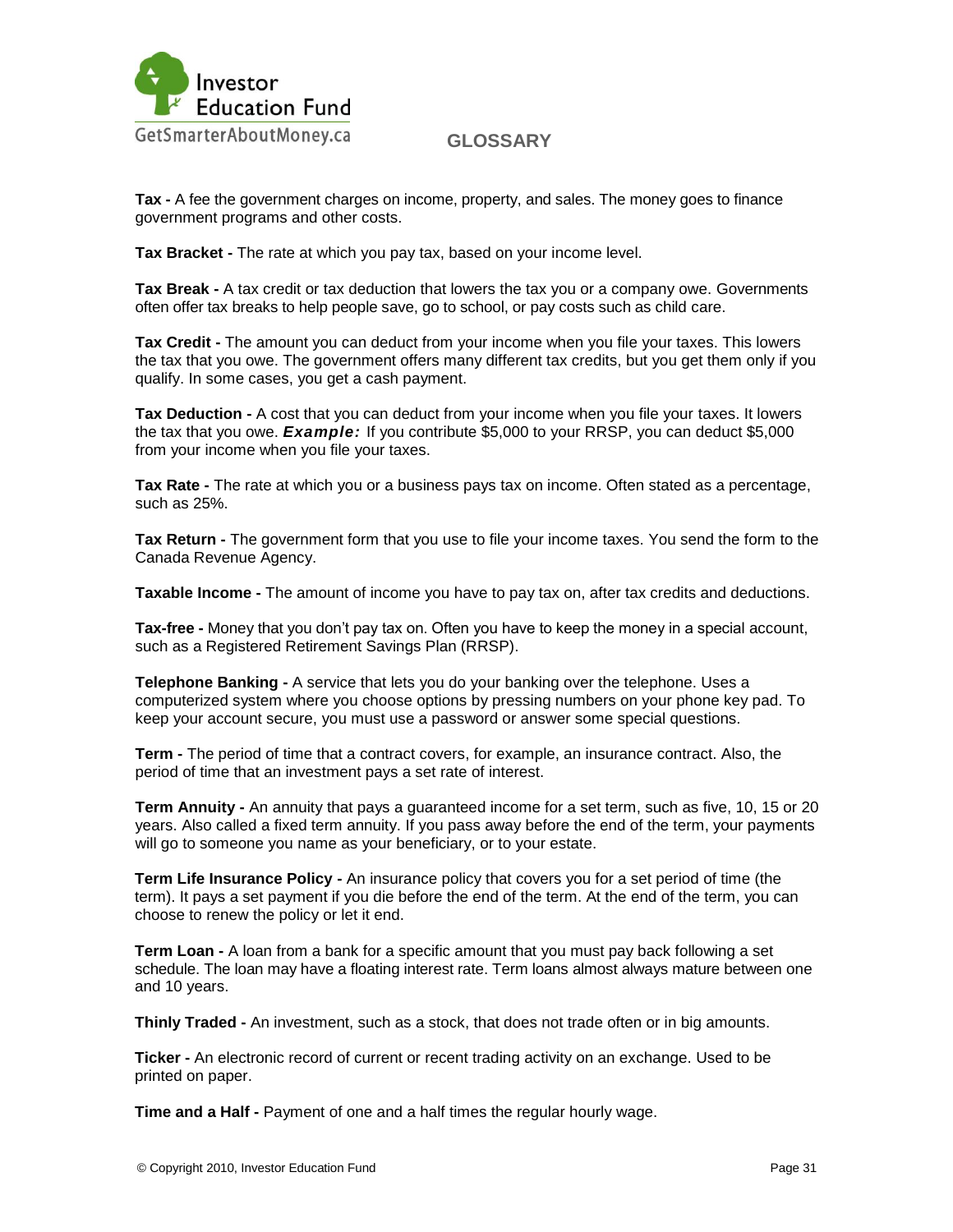

**Time Horizon -** The length of time that you plan to hold an investment before you sell it. It can range from seconds, for day traders, all the way up to decades, for buy-and-hold investors. Your time horizon depends on your goals.

**Tip -** The sharing of important information about a company not known to the general public. Also, optional extra sum of money that's given as a reward for excellent service.

**Title -** The legal right to own or hold an item.

**Toronto Stock Exchange (TSX) -** The Toronto Stock Exchange is Canada's largest stock exchange, North America's third largest stock exchange, and the sixth largest in the world.

**Trade -** The process where one person or party buys an investment from another.

**Trailer Fees -** Trailer fees are paid to salespeople monthly or quarterly for giving investment advice and other services to clients. The size of the trailer fee differs from one fund to the next and between fund companies.

**Transaction -** The process where one person or party buys goods or services from another for money. *Examples:* Taking money out of an account, buying something with a credit card, or taking out a loan.

**Transaction Fee -** The fee that you may pay when you buy or sell a stock or other investment.

**Traveller's Cheque -** A special type of cheque that you buy in set amounts, such as \$100. They"re a safe way to carry money when you travel. You can use them at hotels, stores, and more. If they are lost or stolen, you can replace them quickly, almost anywhere in the world.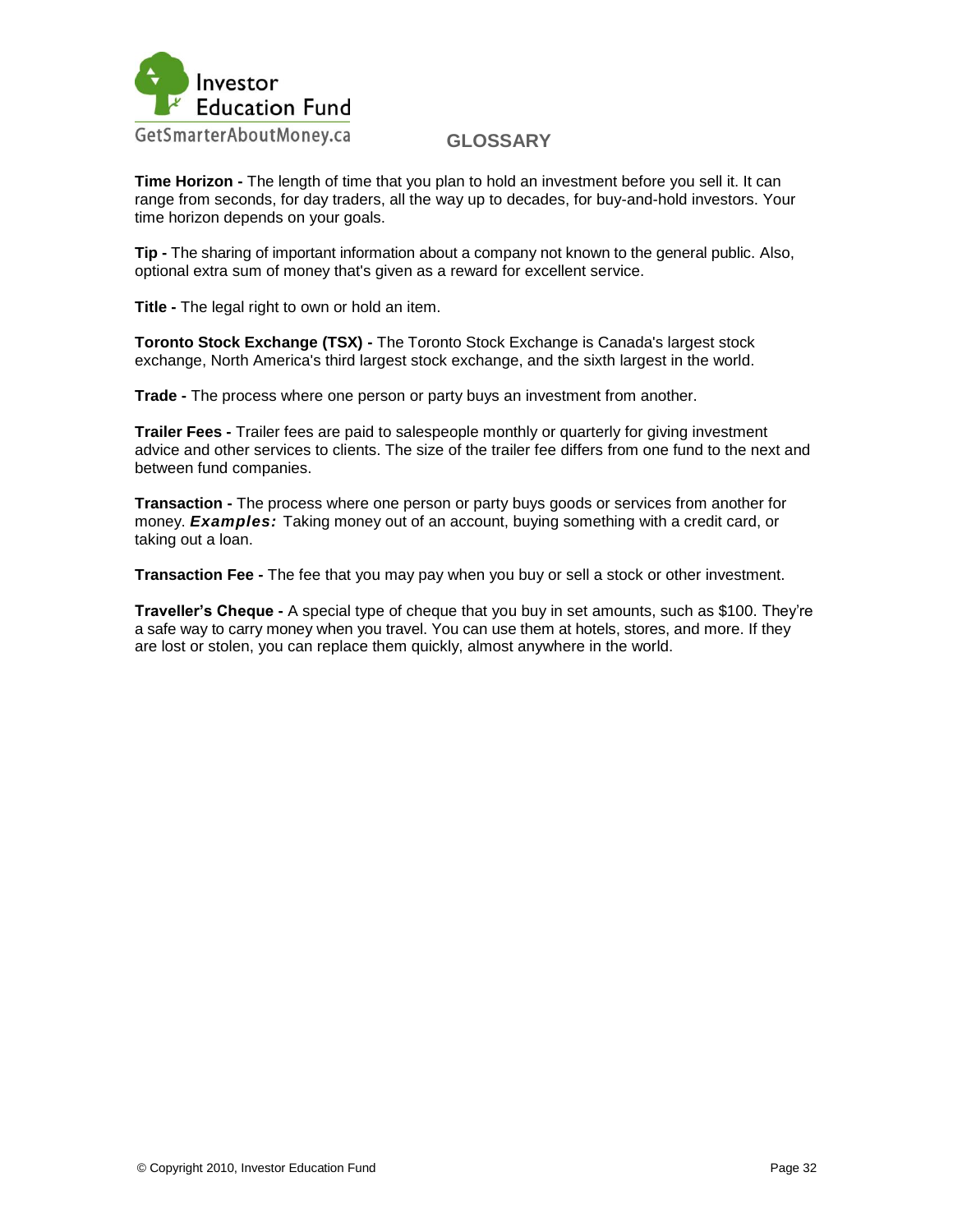

**Treasury Bill (T-bill) -** An investment where you lend your money to the federal government or some provinces for a set period of time (the term). It does not pay interest. Instead, you buy Tbills at a price below what the government will give you at the end of the term.

**Trust -** An account set up to hold assets for a beneficiary. A trustee manages the assets until the beneficiary reaches legal age. There are two types of trusts: living trusts and testamentary trusts.

**Trust Company -** A company that offers the same services as a bank, and more. For example, it can also manage estates, trusts, and pension plans, which banks cannot do.

**Trust Units -** A way to represent the interests of each member of a trust. Assets often include property (real estate investment trusts), royalties from oil and gas production (royalty trusts), or business income (income trusts). May offer tax advantages to investors.

**Trustee -** A person or company that you appoint to manage the assets of a trust. You can name more than one trustee.

**TSE 300 -** The former name for a stock market index that shows how well the Toronto Stock Exchange is performing. The exchange was formerly called the TSE, but it is now called TSX. The index tracks the prices of about 300 key stocks that trade on the exchange. It is now called the S&P/TSX Composite Index.

**Underwriter -** In an IPO, an underwriter is a firm, often an investment bank, that buys stocks or bonds from the company issuing the IPO, and then resells the investments to investors.

**Unit -** What you buy when you invest in mutual fund. Like a share of a stock. For example, you could buy 100 units.

**Universal Life Insurance -** A type of permanent life insurance that lets you save up some of your payments (your premiums) in a cash account (the cash value). You can change your premiums any time. The amount your insurance pays will vary based on your premiums.

**Unsheltered -** A regular investment or account that does not shelter your money from tax. In other words, you have to pay tax on your savings and the money you make investing them.

**Vesting -** When you become a full member of a pension plan, your pension is vested. That means you have a right to your pension even if you leave the plan. Some rules apply, based on the type of plan, when you put money in, and how long you've been a full member.

**Volatile -** A stock or stock market that moves through wide price changes – sometimes on a daily basis.

**Warrant -** Gives you the right to buy more of an investment at a set price – which is often higher – by a set date. Frequently for sale when new preferred shares or common shares are offered for sale.

**Whole Life Insurance -** A type of permanent life insurance that lets you save up some of your payments (your premiums) in a cash account (the cash value). Your premiums are set. So is the amount of money your insurance will pay.

**Will -** A legal paper that sets out what you want to happen to your money, property, and other assets after your death. A will can also set out plans to take care of your children or other family members who count on you financially.